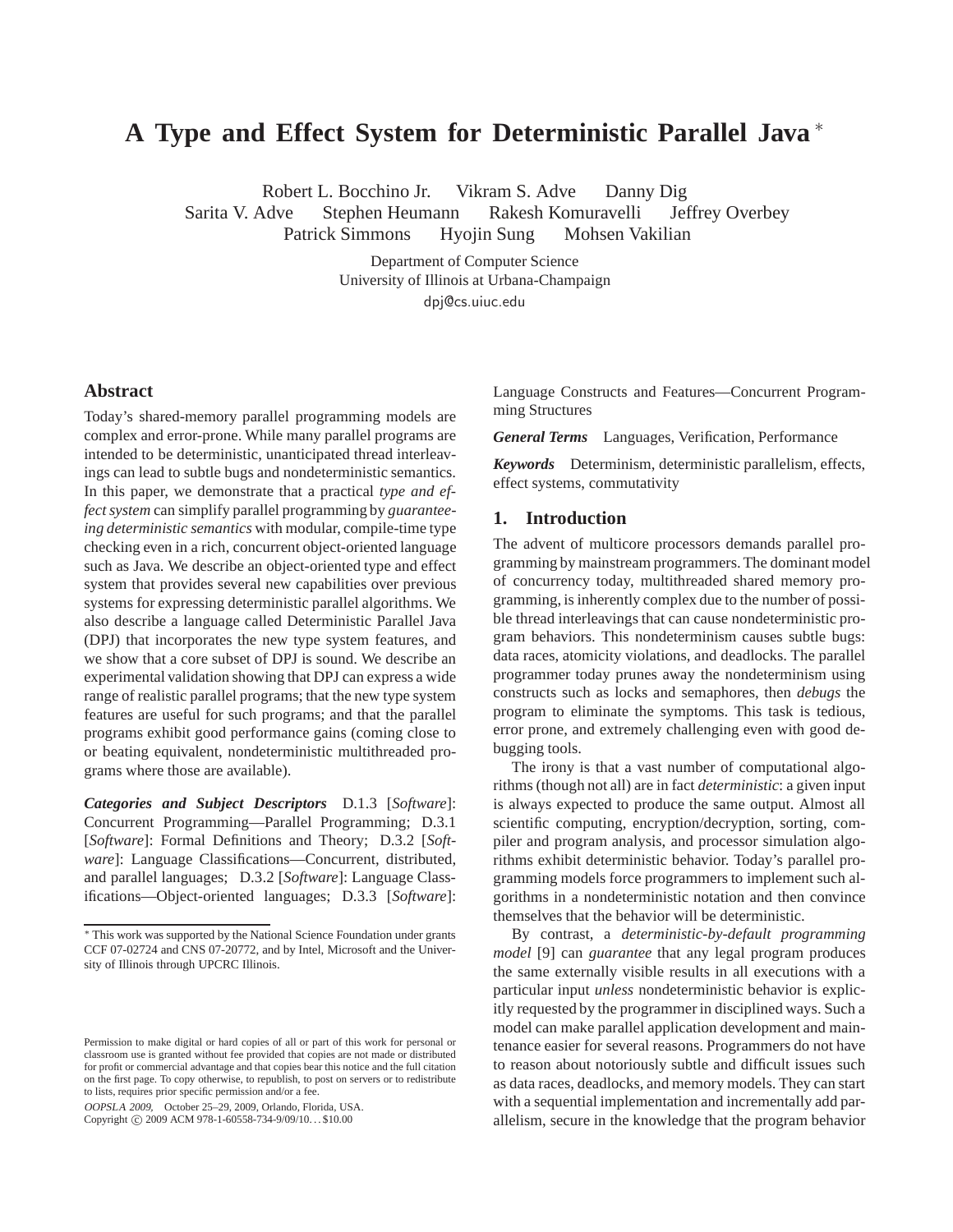will remain unchanged. They can use familiar sequential tools for debugging and testing. Importantly, they can test an application only once for each input [19].

Unfortunately, while guaranteed determinism is available for some restricted styles of parallel programming (e.g., data parallel, or pure functional), it remains a challenging research problem to guarantee determinism for imperative, object-oriented languages such as Java, C++, and C#. In such languages, object references, aliasing, and updates to mutable state obscure the data dependences between parts of a program, making it hard to prove that those dependences are respected by the program's synchronization. This is a very important problem as many applications that need to be ported to multicore platforms are written in these languages.

We believe that a *type and effect system* [27, 26, 12, 30] is an important part of the solution to providing guaranteed deterministic semantics for imperative, object-oriented languages. A type and effect system (or effect system for short) allows the programmer to give names to distinct parts of the heap (we call them *regions*) and specify the kind of accesses to parts of the heap (e.g., *read or write effects*) in different parts of the program. The compiler can then check, using simple modular analysis, that all pairs of memory accesses either commute with each other (e.g., they are both reads, or they access disjoint parts of the heap) or are properly synchronized to ensure determinism. A robust type and effect system with minimal runtime checks is valuable because it enables checking at compile time rather than runtime, eliminates unnecessary runtime checks (thus leading to less overhead and/or less implementation complexity), and contributes to program understanding by showing *where* in the code parallelism is expressed – and where code must be rewritten to make parallelism available. Effect annotations can also provide an enforceable contract at interface boundaries, leading to greater modularity and composability of program components. An effect system can be supplemented with runtime speculation [23, 51, 38, 31, 50] or other runtime checks [43, 20, 47, 6] to enable greater expressivity.

In this paper, we develop a new type and effect system for expressing important patterns of deterministic parallelism in imperative, object-oriented programs. FX [33, 27] showed how to use regions and effects in limited ways for deterministic parallelism in a mostly functional language. Later work on object-oriented effects [26, 12, 30] and object ownership [16, 32, 14] introduced more sophisticated mechanisms for specifying effects. However, studying a wide range of *realistic* parallel algorithms has shown us that some significantly more powerful capabilities are needed for such algorithms. In particular, all of the existing work lacks general support for fundamental parallel patterns such as parallel updates on distinct fields of nested data structures, parallel array updates, in-place divide and conquer algorithms, and commutative parallel operations.

Our effect system can support all of the above capabilities, using several novel features. We introduce *region path lists*, or RPLs, which enable more flexible effect summaries, including effects on nested structures. RPLs also allow more flexible subtyping than previous work. We introduce an *index-parameterized array type* that allows references to provably distinct objects to be stored in an array *while still permitting arbitrary aliasing of the objects through references outside the array*. We are not aware of any statically checked type system that provides this capability. We define the notions of *subarrays* (i.e., one array that shares storage with another) and *partition operations*, that together enable in-place parallel divide and conquer operations on arrays. Subarrays and partitioning provide a natural object-oriented way to encode disjoint segments of arrays, in contrast to lower-level mechanisms like separation logic [35] that specify array index ranges directly. We also introduce an *invocation effect*, together with simple *commutativity annotations*, to permit the parallel invocation of operations that may actually interfere at the level of reads and writes, but still commute logically, i.e., produce the same final (logical) behavior. This mechanism supports concurrent data structures such as concurrent sets, hash maps, atomic counters, etc.

We have designed a language called *Deterministic Parallel Java* (DPJ) incorporating these features. DPJ is an extension to Java that enforces deterministic semantics via compile-time type checking. Because of the guaranteed deterministic semantics, existing Java code can be ported to DPJ *incrementally*. Furthermore, porting to DPJ will have minimal impact on program testing: developers can use the same tests and testing methodology for the ported parallel code as they had previously used for their sequential code.

The choice of Java for our work is not essential; similar extensions could be applied to other object-oriented languages, and we are currently developing a version of the language and compiler for C++. We are also exploring how to extend our type system and language to provide disciplined support for explicitly nondeterministic computations.

This paper makes the following contributions:

- 1. **Novel features.** We introduce a new region-based type and effect system with several novel features (RPLs, index-parameterized arrays, subarrays, and invocation effects) for expressing core parallel programming patterns in imperative languages. These features guarantee determinism at compile-time.
- 2. **Formal definition.** For a core subset of the type system, we have developed a formal definition of the static and dynamic semantics, and a detailed proof that our system allows sound static inference about noninterference of effects. We present an outline of the formal definition and proof in this paper. The full details are in an accompanying technical report [10] available via the Web [1].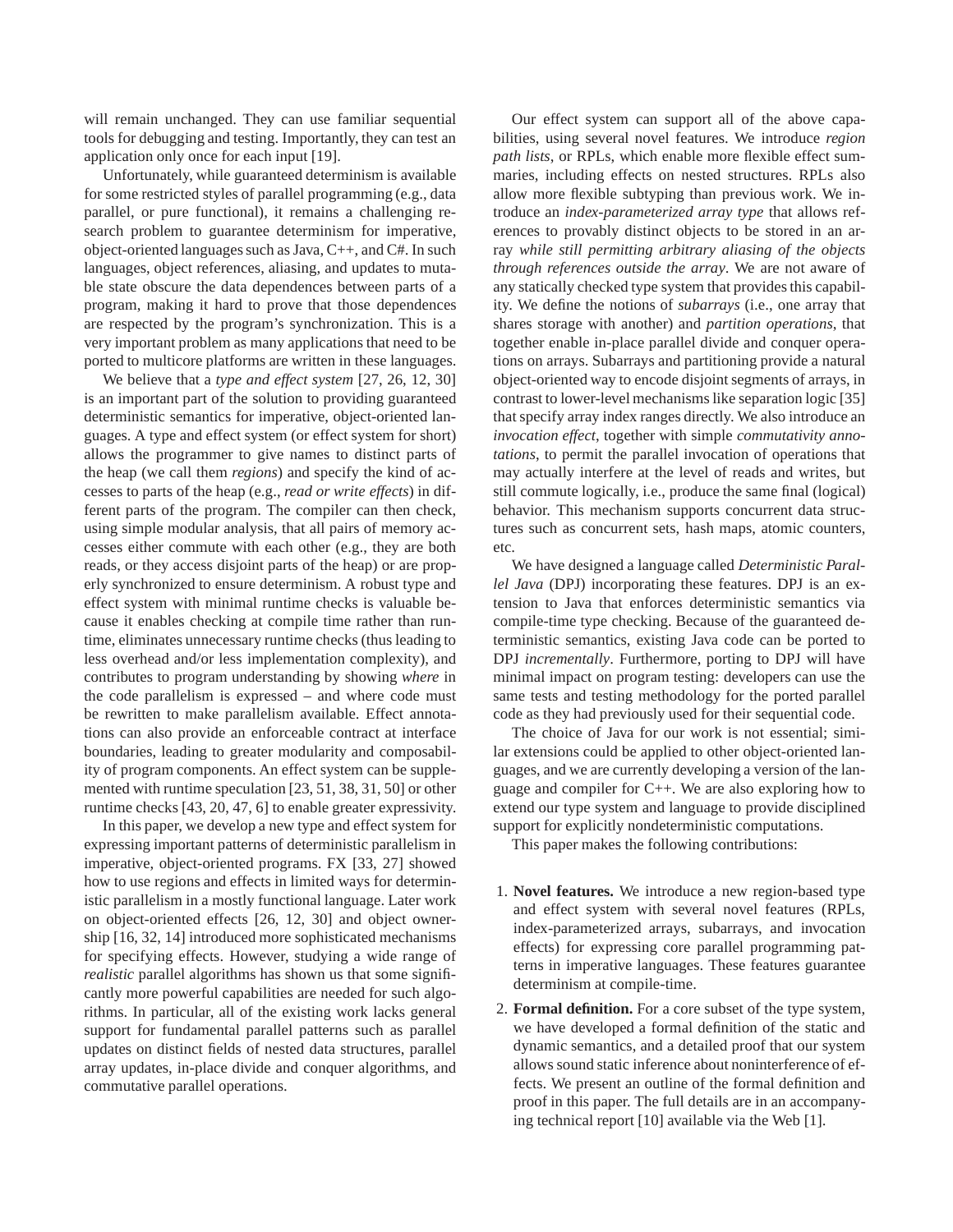- 3. **Language Definition.** We have designed a language called DPJ that incorporates the type and effect system into a modern O-O language (Java) in such a way that it supports the full flexibility of the sequential subset of Java, enables incremental porting of Java code to DPJ, and guarantees semantic equivalence between a DPJ program and its obvious sequential Java version. We have implemented a prototype compiler for DPJ that performs the necessary type checking and then maps parallelism down to the ForkJoinTask dynamic scheduling framework.
- 4. **Empirical evaluation.** We study six real-world parallel programs written in DPJ. This experience shows that DPJ can express a range of parallel programming patterns; that all the novel type system features are useful in real programs; and that the language is effective at achieving significant speedups on these codes on a commodity 24 core shared-memory processor. In fact, in 3 out of 6 codes, equivalent, manually parallelized versions written to use Java threads are available for comparison, and the DPJ versions come close to or beat the performance of the Java threads versions.

The rest of this paper proceeds as follows. Section 2 provides an overview of some basic features of DPJ, and Sections 3–5 explain the new features in the type system (RPLs, arrays, and commutativity annotations). Section 6 summarizes the formal results for a core subset of the language. Section 7 discusses our prototype implementation and evaluation of DPJ. Section 8 discusses related work, and Section 9 concludes.

## **2. Basic Capabilities**

We begin by summarizing some basic capabilities of DPJ that are similar to previous work [33, 30, 26, 14, 15]. We refer to the example in Figure 1, which shows a simple binary tree with three nodes and a method initTree that writes into the mass fields of the left and right child nodes. As we describe more capabilities of DPJ, we will also expand upon this example to make it more realistic, e.g., supporting trees of arbitrary depth.

*Region names.* In DPJ, the programmer uses named regions to partition the heap, and writes method effect summaries stating what regions are read and written by each method. A *field region declaration* declares a new name r (called a *field region name*) that can be used as a region name. For example, line 2 declares names Links, L, and R, and these names are used as regions in lines  $4$  and  $5<sup>1</sup>$ . A field region name is associated with the static class in which it is declared; this fact allows us to reason soundly about ef-

```
1 class TreeNode<region P> {
       region Links, L. R;
       double mass in P;
       TreeNode<L> left in Links;
       TreeNode<R> right in Links;
       void setMass(double mass) writes P { this.mass = mass; }
       7 void initTree(double mass) {
           cobegin {
               /* reads Links writes L */
10 left.mass = mass;
11 \frac{1}{\sqrt{\frac{2}{12}}} /* reads Links writes R */
               right.\text{mass} = \text{mass};13 }
14 }
15 }
```
**Figure 1.** Basic features of DPJ. Type and effect annotations are italicized. Note that method initTree (line 7) has no effect annotation, so it gets the default effect summary of "reads and writes the entire heap."





fects without alias restrictions or interprocedural alias analysis. A field region name functions like an ordinary class member: it is inherited by subclasses, and outside the scope of its defining class, it must be appropriately qualified (e.g., TreeNode.L). A *local region declaration* is similar and declares a region name at local scope.

*Region parameters.* DPJ provides class and method region parameters that operate similarly to Java generic parameters. We declare region parameters with the keyword region, as shown in line 1, so that we can distinguish them from Java generic type parameters (which DPJ fully supports). When a region-parameterized class or method is used, region arguments must be provided to the parameters, as shown in lines 4–5. Region parameters enable us to create multiple instances of the same class with their data in different regions.

*Disjointness constraints.* To control aliasing of region parameters, the programmer may write a disjointness constraint [14] of the form  $P_1$  #  $P_2$ , where  $P_1$  and  $P_2$  are parameters (or regions written with parameters; see Section 3) that are required to be disjoint. Disjointness of regions is fully explained in Section 3; in the case of simple names, it means the names must be different. The constraints are checked when instantiating the class or calling the method. If the disjointness constraints are violated, the compiler issues a warning.

*Partitioning the heap.* The programmer may place the keyword in after a field declaration, followed by the region,

<sup>&</sup>lt;sup>1</sup> As explained in Section 3, in general a DPJ region is represented as a *region path list* (RPL), which is a colon-separated list of elements such as Root:L:L:R that expresses the nested structure of regions. When a simple name  $r$  functions as a region, as shown in this section, it is short for Root:  $r$ .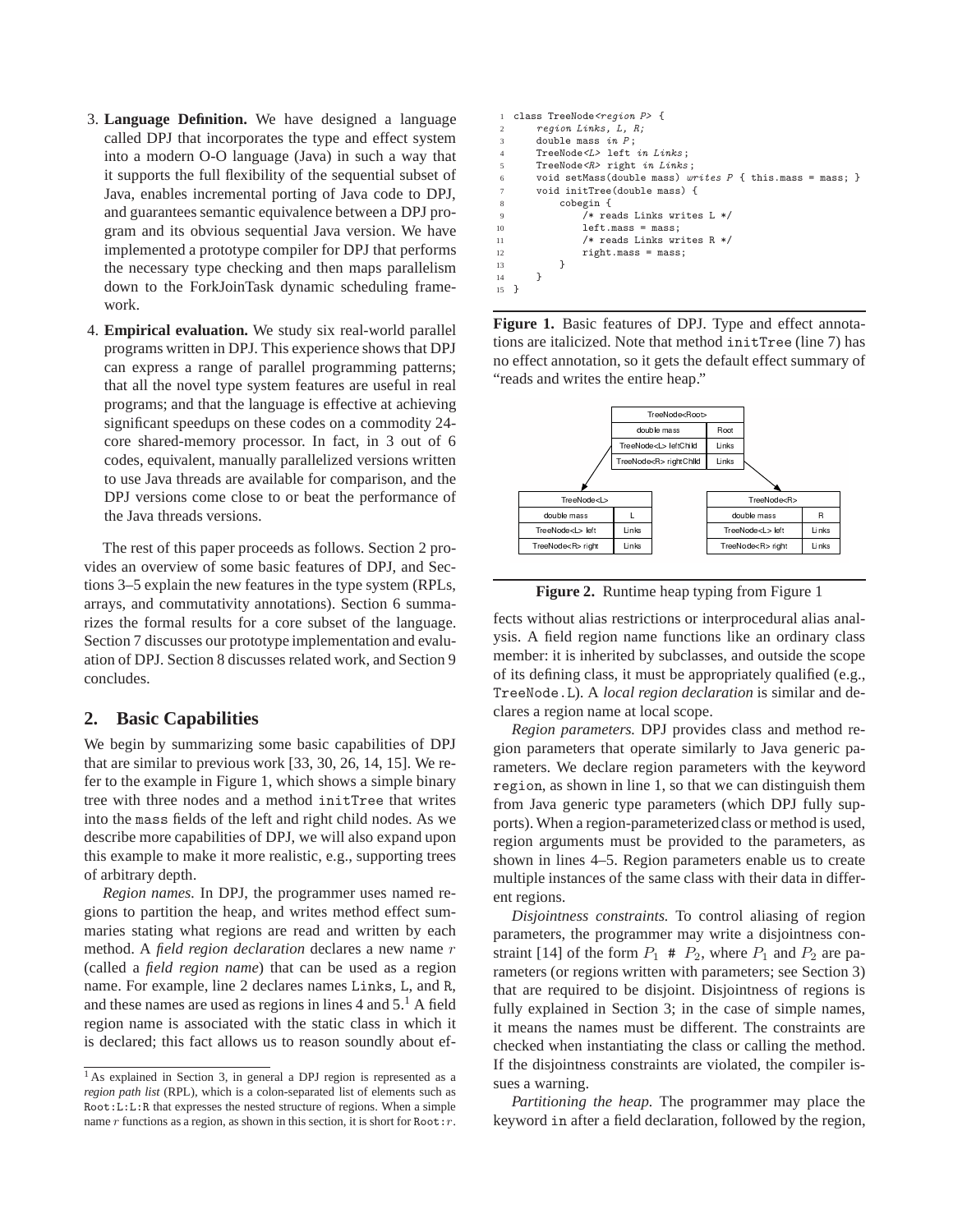as shown in lines 3–5. An operation on the field is treated as an operation on the region when specifying and checking effects. This effectively partitions the heap into regions. See Figure 2 for an illustration of the runtime heap typing, assuming the root node has been instantiated with Root.

*Method effect summaries.* Every method (including all constructors) must conservatively summarize its heap effects with an annotation of the form reads *region-list* writes *region-list*, as shown in line 6. Writes imply reads. When one method overrides another, the effects of the superclass method must contain the effects of the subclass method. For example, if a method specifies a writes effect, then all methods it overrides must specify that same writes effect. This constraint ensures that we can check effects soundly in the presence of polymorphic method invocation [30, 26]. The full DPJ language also includes *effect variables* [33], to support writing a subclass whose effects are unknown at the time of writing the superclass (e.g., in instantiating a library or framework class); however, we leave the discussion of effect variables to future work.

Effects on local variables need not be declared, because these effects are masked from the calling context. Nor must initialization effects inside a constructor body be declared, because the DPJ type and effect system ensures that no other task can access this until after the constructor returns. Read effects on final variables are also ignored, because those reads can never cause a conflict. A method or constructor with no externally visible heap effects may be declared pure.

To simplify programming and provide interoperability with legacy code, we adopt the rule that no annotation means "reads and writes the entire heap," as shown in Figure 1. This scheme allows ordinary sequential Java to work correctly, but it requires the programmer to add the annotations in order to introduce safe parallelism.

*Expressing parallelism*. DPJ provides two constructs for expressing parallelism, the cobegin block and the foreach loop. The cobegin block executes each statement in its body as a parallel task, as shown in lines 8–13. The foreach loop is used in conjunction with arrays and is described in Section 4.1.

*Proving determinism.* To type check the program in Figure 1, the compiler does the following. First, check that the summary writes P of method setMass (line 6) is correct (i.e., it covers all effect of the method). It is, because field mass is declared in region P (line 3), and there are no other effects. Second, check that the parallelism in lines 8–13 is safe. It is, because the effect of line 10 is reads Links writes L; the effect of line 12 is reads Links writes R; and Links, L, and R are distinct names. Notice that this analysis is entirely intraprocedural.

# **3. Region Path Lists (RPLs)**

An important concept in effect systems is *region nesting*, which lets us partition the heap hierarchically so we can express that different computations are occurring on different parts of the heap. For example, to extend the code in Figure 1 to a tree of arbitrary depth, we need a tree of nested regions. As discussed in Section 4, we can also use nesting to express that two aggregate data structures (like arrays) are in distinct regions, and the components of those structures (like the cells of the arrays) are in distinct regions, each nested under the region containing the whole structure.

Effect systems that support nested regions are generally based on object ownership [16, 14] or use explicit declarations that one region is under another [30, 26]. As discussed below, we use a novel approach based on chains of elements called *region path lists*, or RPLs, that provides new capabilities for effect specification and subtyping.

## **3.1 Specifying Single Regions**

The region path list (RPL) generalizes the notion of a simple region name r. Each RPL names a single *region*, or set of memory locations, on the heap. The set of all regions partitions the heap, i.e., each memory location lies in exactly one region. The regions are arranged in a tree with a special region Root as the root node. We say that one region is *nested under* (or simply under) another if the first is a descendant of the second in the tree. The tree structure guarantees that for any two distinct names  $r$  and  $r'$ , the set of regions under  $r$ and the set of regions under  $r'$  have empty intersection, and we can use this guarantee to prove disjointness of memory accesses.

Syntactically, an RPL is a colon-separated list of names, called *RPL elements*, beginning with Root. Each element after Root is a declared region name  $r<sub>1</sub><sup>2</sup>$  for example, Root:A:B. As a shorthand, we can omit the leading Root. In particular, a bare name can be used as an RPL, as illustrated in Figure 1. The syntax of the RPL represents the nesting of region names: one RPL is under another if the second is a prefix of the first. For example, L:R is under L. We write  $R_1 \leq R_2$  if  $R_1$  is under  $R_2$ .

We may also write a region parameter, instead of Root, at the head of an RPL, for example P:A, where P is a parameter. When a class with a region parameter is instantiated at runtime, the parameter is resolved to an RPL beginning with Root. Method region parameters are resolved similarly at method invocation time. Because a parameter P is always bound to the same RPL in a particular scope, we can make sound static inferences about parametric RPLs. For example, for all P, P:  $A \leq P$ , and P:  $A \neq P$ : B if and only if  $A \neq B$ .

Figure 3 illustrates the use of region nesting and class region parameters to distinguish different fields as well as different objects. It extends the example from Figure 1 by

 $2$ As noted in Section 2, this can be a package- or class-qualified name such as  $C.r$ ; for simplicity, we use r throughout.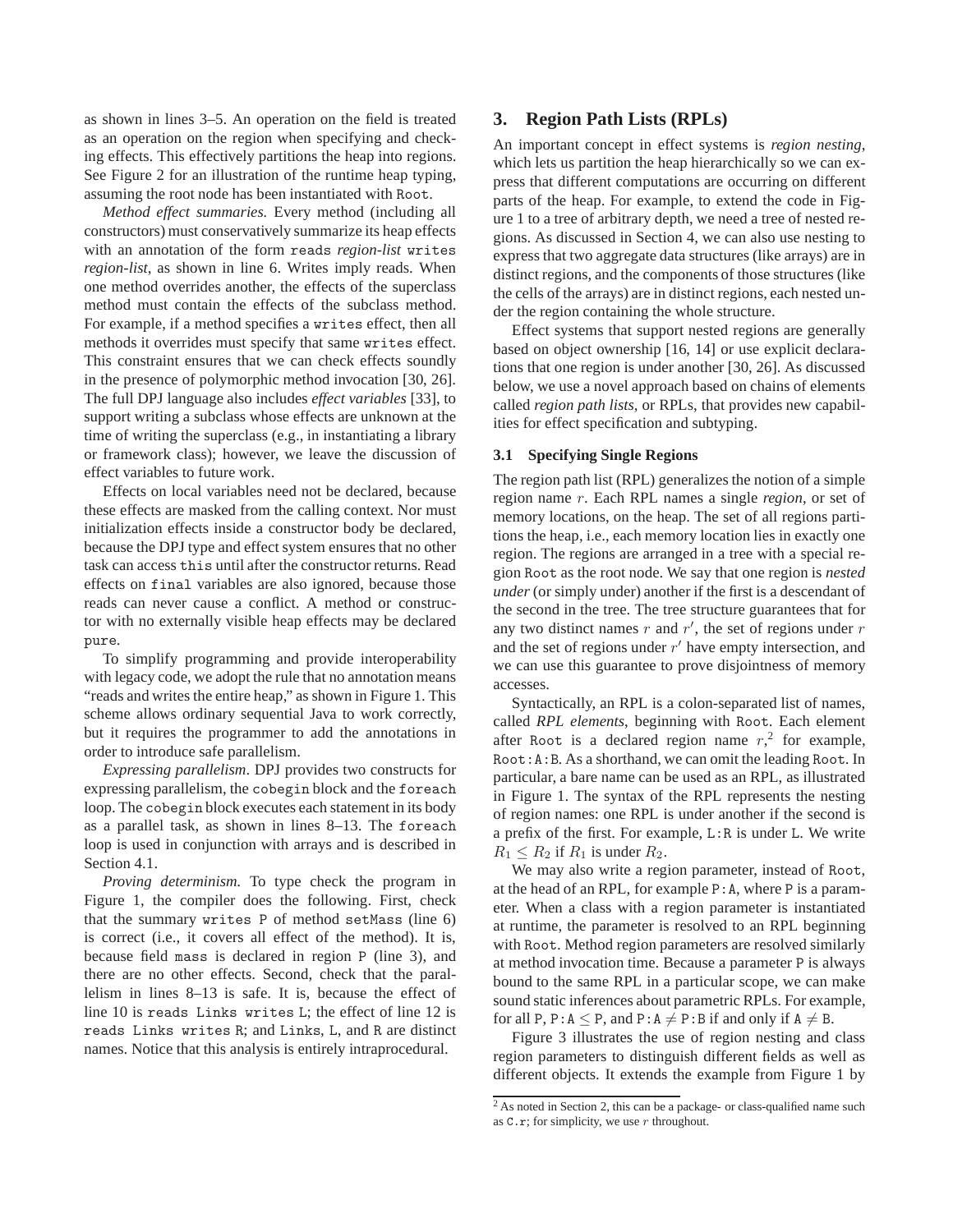```
1 class TreeNode<region P> {
2 region Links, L, R, M, F;
      double mass in P:M;
4 double force in P:F:
5 TreeNode<L> left in Links;
      \texttt{TreeNode} \triangleleft R\texttt{> right in Links}; \\7 void initTree(double mass, double force) {
8 cobegin {
9 /* reads Links writes L:M */
10 left.mass = mass:
11 /* reads Links writes L:F */<br>12 1eft.force = force:
              left.force = force:
13 /* reads Links writes R:M */
14 right.mass = mass;
15 /* reads Links writes R:F */
16 right.force = force;
17 }
\begin{array}{ccc} 18 & & & \ \end{array}<br>19 }
19 }
```
**Figure 3.** Extension of Figure 1 showing the use of region nesting and region parameters.



**Figure 4.** Graphical depiction of the distinctions shown in Figure 3. The \* denotes any sequence of RPL elements; this notation is explained further in Section 3.2.

adding a force field to the TreeNode class, and by making the initTree method (line 7) set the mass and force fields of the left and right child in four parallel statements in a cobegin block (lines 9–16).

To establish that the parallelism is safe (i.e., that lines 9–16 access disjoint locations), we place fields mass and force in distinct regions P:M and P:F, and the links left and right in a separate region Links (since they are only read). The parameter P appears in both regions and P is bound to different regions (L and R) for the left and right subtrees, because of the different instantiations of the parametric type TreeNode for the fields left and right. Because the names L and R used in the types are distinct, we can distinguish the effects on left (lines 10–12) from the effects on right (lines 14–16). And because the names M and F are distinct, we can distinguish the effects on the different fields within an object i.e., lines 10 vs. 14 and lines 12 vs. 16, from each other. Figure 4 shows this situation graphically.

#### **3.2 Specifying Sets of Regions**

*Partially specified RPLs.* To express recursive parallel algorithms, we must specify effects on *sets of regions* (e.g., "all regions under R"). To do this, we introduce *partially specified RPLs*. A partially specified RPL contains the symbol \*

```
1 class TreeNode<region P> {
2 region Links, L, R, M, F;
       double mass in P:M;
       double force in P: F:
       TreeNode < P: L > left in Links:\texttt{TreeNode}\leq P:R\texttt{> right in Links};7 TreeNode<*> link in Links;
       8 void computeForces() reads Links, *:M writes P:*:F {
            9 cobegin {
10 /* reads *:M writes P: F * /11 this.force = (this.mass * link.mass) * R_GRAV;<br>12 			/* reads Links. *:M writes P:L:*:F */
                12 /* reads Links, *:M writes P:L:*:F */
13 if (left != null) left.computeForces();
14 /* reads Links, *:M writes P:R:*:F */
15 if (right != null) right.computeForces();
\begin{array}{ccc} 16 & & & \end{array}17 }
18 }
```
**Figure 5.** Recursive computation showing the use of partially specified RPLs for effects and subtyping.

("star") as an RPL element, standing in for some unknown sequence of names. An RPL that contains no \* is *fully specified*.

For example, consider the code shown in Figure 5. Here we are operating on the same TreeNode shown in Figs. 1 and 3, except that we have added (1) a link field (line 7) that points to some other node in the tree and (2) a computeForces method (line 8) that recursively descends the tree. At each node, computeForces follows link to another node, reads the mass field of that node, computes the force between that node and this one, and stores the result in the force field of this node. This computation can safely be done in parallel on the subtrees at each level, because each call writes only the force field of this, and the operations on other nodes (through link) are all reads of the mass, which is distinct from force. To write this computation, we need to be able to say, for example, that line 13 writes only the left subtree, and does not touch the right subtree.

*Distinctions from the left.* In lines 11–15 of Figure 5, we need to distinguish the write to this.force (line 11) from the writes to the force fields in the subtrees (lines 13 and 15). We can use partially specified RPLs to do this. For example, line 8 says that computeForces may read all regions under Links and write all regions under P that end with F.

If RPLs  $R_1$  and  $R_2$  are the same in the first n places, they differ in place  $n + 1$ , and neither contains a  $*$  in the first  $n + 1$  places, then (because the regions form a tree) the set of regions under  $R_1$  and the set of regions under  $R_2$  have empty intersection. In this case we say that  $R_1:$  \* and  $R_2:$  \* are *disjoint*, and we know that effects on these two RPLs are noninterfering. We call this a "distinction from the left," because we are using the distinctness of the names to the left of any star to infer that the region sets are non-intersecting. For example, a distinction from the left establishes that the region sets P:F, P:L:\*:F, and P:R:\*:F (shown in lines 10- 15) are disjoint, because the RPLs all start with P and differ in the second place.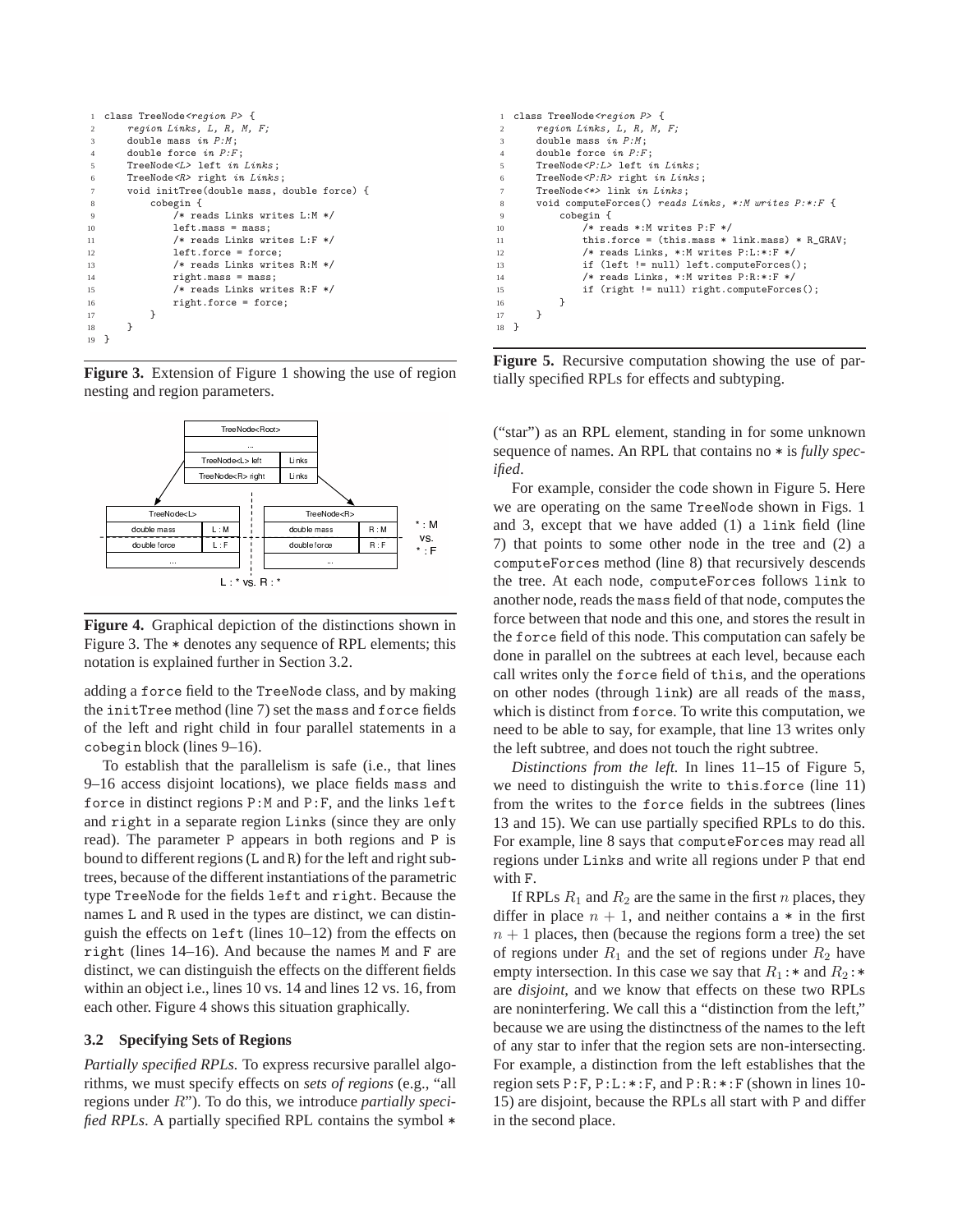*Distinctions from the right.* Sometimes it is important to specify "all fields  $x$  in any node of a tree." For example, in lines 10–15, we need to show that the reads of the mass fields are distinct from the writes to the force fields. We can make this kind of distinction by using different names *after* the star: if  $R_1$  and  $R_2$  differ in the *n*th place from the right, and neither contains a  $*$  in the first n places from the right, then a simple syntactic argument shows that their region sets are disjoint. We call this pattern a "distinction from the right," because the names that ensure distinctness appear to the right of any star. For example, in lines 10–15, we can distinguish the reads of \*:M from the writes to P:L:\*:F and P:R:\*:F.

*More complicated patterns.* More complicated RPL patterns like Root:\*:A:\*:B are supported by the type system. Although we do not expect that programmers will need to write such patterns, they sometimes arise via parameter substitution when the compiler is checking effects.

## **3.3 Subtyping and Type Casts**

*Subtyping.* Partially specified RPLs are also useful for subtyping. For example, in Figure 5, we needed to write the type of a reference that could point to a TreeNode<P>, for any binding to P. With fully specified RPLs we cannot do this, because we cannot write a type to which we can assign both TreeNode<L> and TreeNode<R>. The solution is to use a partially specified RPL in the type, e.g., TreeNode<\*>, as shown in line 7 of Figure 5. Now we have a type that is flexible enough to allow the assignment, but retains soundness by explicitly saying that we do not know the actual region.

The subtyping rule is simple:  $C < R_1$ > is a subtype of  $C < R_2$ > if the set of regions denoted by  $R_1$  is included in the set of regions denoted by  $R_2$ . We write  $R \subseteq R_2$  to denote set inclusion for the corresponding sets of regions. If  $R_1$  and  $R_2$ are fully specified, then  $R_1 \subseteq R_2$  implies  $R = R_2$ . Note that nesting and inclusion are related:  $R_1 \leq R_2$  implies  $R_1 \subseteq$ R2:\*. However, nesting alone does *not* imply inclusion of the corresponding sets. For example,  $A:B \leq A$ , but  $A:B \nsubseteq A$ , because A:B and A denote distinct regions. In Section 6 we discuss the rules for nesting, inclusion, and disjointness of RPLs more formally.

Figure 6 illustrates one possible heap typing resulting from the code in Figure 5. The DPJ typing discipline ensures the object graph restricted to the left and right references is a tree. However, the full object graph including the link references is more general and can even include cycles, as illustrated in Figure 6. Note how our effect system is able to prove that the updates to different subtrees are distinct, even though (1) non-tree edges exist in the graph; and (2) those edges are followed to do possibly overlapping reads.

*Type casts.* DPJ allows any type cast that would be legal for the types obtained by erasing the region variables. This approach is sound if the region arguments are consistent. For example, given class B<region R> extends A<R>>A<br/>, a cast from A<r> to B<r> B<r>s sound, because either the reference is  $B \le r$ , or it is not any sort of B, which will cause



**Figure 6.** Heap typing from Figure 5. Reference values are shown by arrows; tree arrows are solid, and non-tree arrows are dashed. Notice that all arrows obey the subtyping rules.

a ClassCastException at runtime. However, a cast from Object to  $B < r1$  is unsound and could violate the determinism guarantee, because the Object could be a B<r2>, which would not cause a runtime exception. The compiler allows this cast, but it issues a warning.

## **4. Arrays**

DPJ provides two novel capabilities for computing with arrays: *index-parameterized arrays* and *subarrays*. Indexparameterized arrays allow us to traverse an array of object references and safely update the objects in parallel, while subarrays allow us to dynamically partition an array into disjoint pieces, and give each piece to a parallel subtask.

#### **4.1 Index-Parameterized Arrays**

A basic capability of any language for deterministic parallelism is to operate on elements of an array in parallel. For a loop over an array of values, it is sufficient to prove that each iteration accesses a distinct array element (we call this a *unique traversal*). For a loop over an array of references to mutable objects, however, a unique traversal is not enough: we must also prove that any memory locations updated by following references in distinct array cells (possibly through a chain of references) are distinct. Proving this property is very hard in general, if assignments are allowed into reference cells of arrays. No previous effect system that we are aware of is able to ensure disjointness of updates by following references stored in arrays, and this seriously limits the ability of those systems to express parallel algorithms.

In DPJ, we make use of the following insight:

**Insight 1.** *We can define a special array type with the restriction that an object reference value* o *assigned to cell* n *(where* n *is a natural number constant) of such an array has a runtime type that is parameterized by* n*. If accesses through cell* n *touch only region* n *(even by following a chain*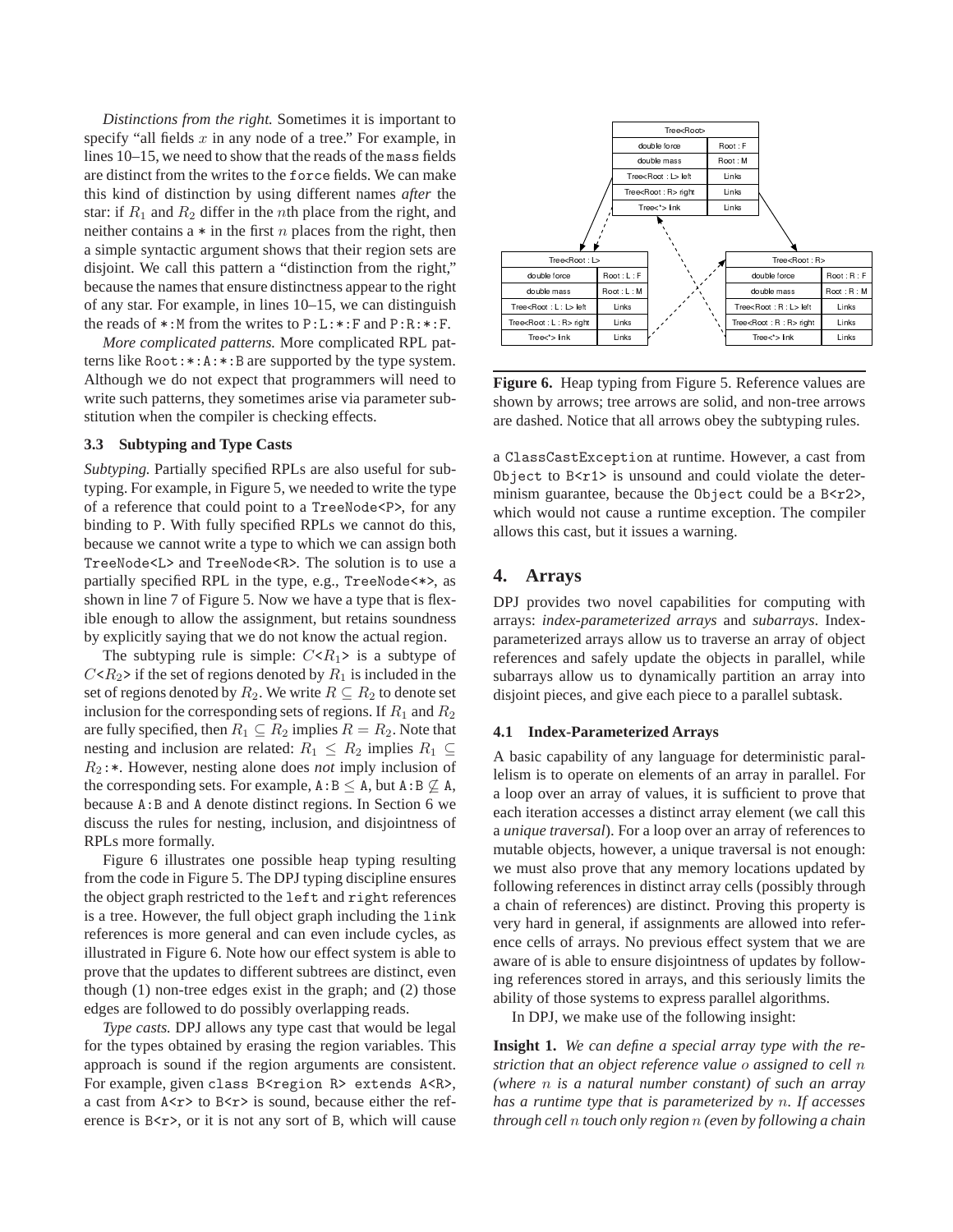```
1 class Body<region P> {
       region Link, M. F;
       double mass in P:M;
       double force in P: F:5 Body<*> link in Link ;
 6 void computeForce() reads Link, *:M writes P:F {
 7 force = (mass * link.mass) * R_GRAV;
8 }
9 }
10
11 final Body<[_]>[]<[_] > bodies = new Body<[_]>[N]<[_]>;
   foreach (int i in 0, N) {
13 /* writes [i] */
14 bodies[i] = new Body < [i] > ();
15 }
16 foreach (int i in 0, N) {<br>17 /* reads [i] Link *
       /* reads [i], Link, *:\mathbb{M} writes [i]:F */18 bodies[i].computeForce();<br>19 }
19 }
```
**Figure 7.** Example using an index-parameterized array.

*of references), then the accesses through different cells are guaranteed to be disjoint.*

We call such an array type an *index-parameterized array*. To represent such arrays, we introduce two language constructs:

- 1. An *array RPL element* written [e], where e is an integer expression.
- 2. An *index-parameterized array type* that allows us to write the region and type of array cell  $e$  using the array RPL element  $[e]$ . For example, we can specify that cell  $e$ resides in region Root:  $[e]$  and has type C<Root:  $[e]$ >.

At runtime, if  $e$  evaluates to a natural number  $n$ , then the static array RPL element [e] evaluates to the *dynamic array RPL element* [n].

The key point here is that we can distinguish  $C < [e_1]$ from  $C<[\epsilon_2]$  if  $\epsilon_1$  and  $\epsilon_2$  always evaluate to unequal values at runtime, just as we can distinguish  $C \langle r_1 \rangle$  from  $C \langle r_2 \rangle$ , where  $r_1$  and  $r_2$  are declared names, as discussed in Section 3.1. Obviously, the compiler's capability to distinguish such types will be determined by its ability to prove the inequality of the symbolic expressions  $e_1$  and  $e_2$ . This is possible in many common cases, for the same reason that array dependence analysis is effective in many, though not all, cases [24]. The key benefit is that *the type checker has then proved the uniqueness of the target objects, which would not follow from dependence analysis alone*.

In DPJ, the notation we use for index-parameterized arrays is  $T$ [] < $R$ >#i, where  $T$  is a type,  $R$  is an RPL, #i declares a fresh integer variable  $i$  in scope over the type, and [i] may appear as an array RPL element in  $T$  or  $R$  (or both). This notation says that array cell  $e$  (where  $e$  is an integer expression) has type  $T[i \leftarrow e]$  and is located in region  $R[i \leftarrow e]$ . For example, C<r1: [i]>[]<r2: [i]>#i specifies an array such that cell e has type  $C \leq r1$ :  $[e] >$  and resides in region  $r2$ : [e]. If T itself is an array type, then nested index variable declarations can appear in the type. However, the most common case is a single-dimensional array, which needs only one declaration. For that case, we provide a sim-



**Figure 8.** Heap typing from Figure 7. The type of array cell  $i$  is parameterized by  $i$ . Cross-links are possible, but if any links are followed to access other array cells, the effects are visible.

plified notation: the user may omit the  $\#i$  and use an underscore ( $\angle$ ) as an implicitly declared variable. For example, C< $[$ ] > [] < [] > is equivalent to C<[i] > [] <[i] >#i.

Figure 7 shows an example, which is similar in spirit to the Barnes-Hut force computation discussed in Section 7. Lines 1–9 declare a class Body. Line 11 declares and creates an index-parameterized array bodies with N cells, such that cell  $i$  resides in region  $[i]$  and points to an object of type Body< $[i]$  >. Figure 8 shows a sample heap typing, for some particular value  $n$  of N.

Lines 12–15 show a foreach loop that traverses the indices  $i \in [0, n-1]$  in parallel and initializes cell i with a new object of type  $Body \leq [i]$ >. The loop is noninterfering because the type of bodies says that cell bodies  $[i]$ resides in region  $[i]$ , so distinct iterations i and j write disjoint regions  $[i]$  and  $[j]$ . Lines 16–19 are similar, except that the loop calls computeForce on each of the objects. In iteration  $i$  of this loop, the effect of line 16 is reads  $[i]$ , because it reads bodies $[i]$ , together with reads Link, \*:M writes [i]:F, which is the declared effect of method computeForce (line 6), after substituting [i] for P. Again, the effects are noninterfering for  $i \neq j$ .

To maintain soundness, we just need to enforce the invariant that, at runtime, cell  $A[i]$  never points to an object of type C<[j]>, if  $i \neq j$ . The compiler can enforce this invariant through symbolic analysis, by requiring that if type  $C < [e_1]$  is assigned to type  $C < [e_2]$  >, then  $e_1$  and  $e_2$  must always evaluate to the same value at runtime; if it cannot prove this fact, then it must conservatively disallow the assignment. In many cases (as in the example above) the check is straightforward.

Note that because of the typing rules, no two distinct cells of an index-parameterized array can point to the same object. However, it is perfectly legal to reach the same object by following chains of references from distinct array cells, as shown in Figure 8. In that case, in a parallel traversal over the array, either the common object is not updated, in which case the parallelism is safe; or a write effect on the same region appears in two distinct iterations of a parallel loop, in which case the compiler can catch the error.

Note also that while no two cells in an index-parameterized array can alias, references may be freely shared with other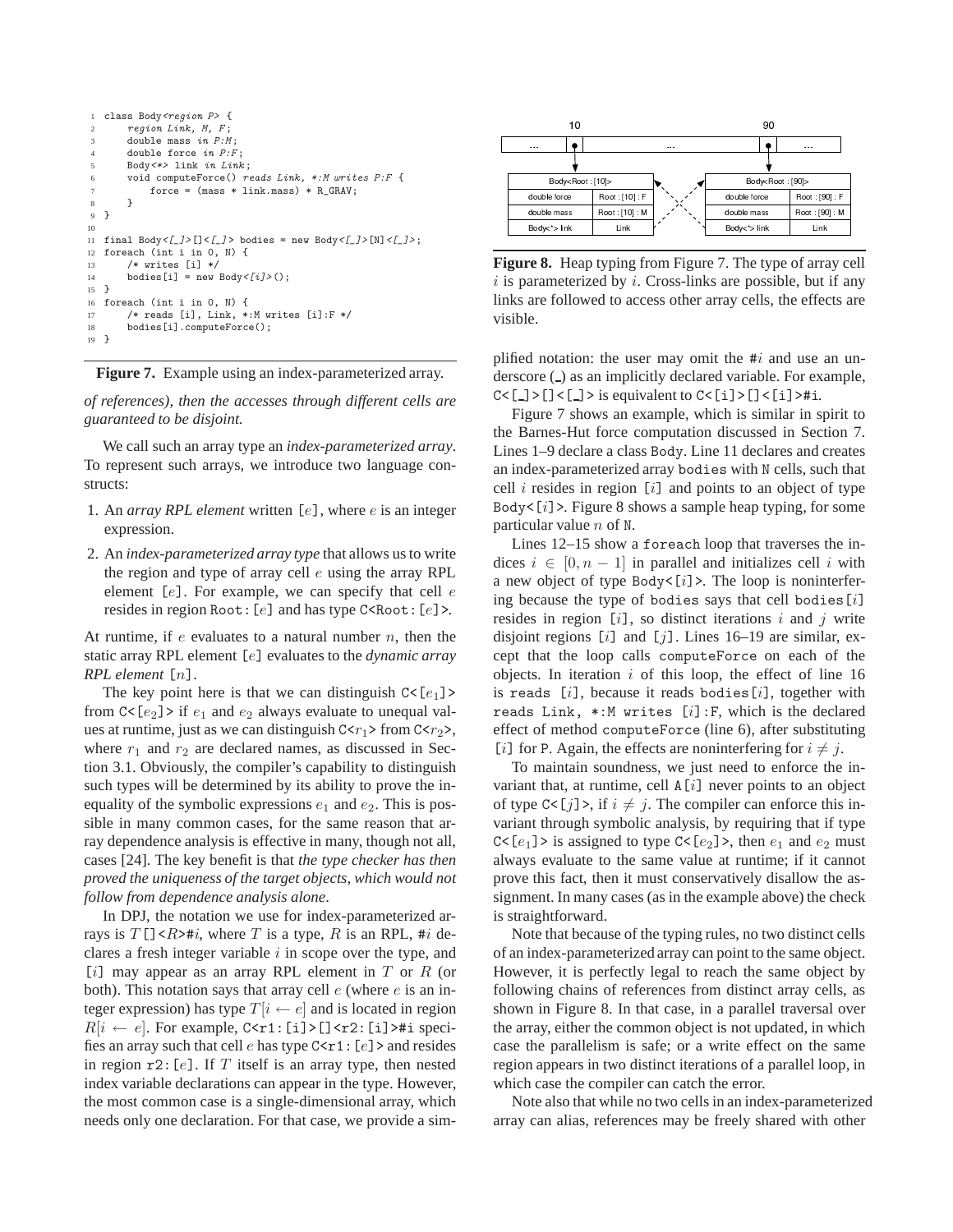```
1 class QSort < reqion P> {
2 DPJArrayInt <P> A in P;
 3 QSort(DPJArray<P> A) pure { this.A = A; }
 4 void sort() writes P:* {
           5 if (A.length <= SEQ_LENGTH) {
               seqSort();
           7 } else {
8 /* Shuffle A and return pivot index */
9 int p = partition(A);
10 /* Divide A into two disjoint subarrays at p */
11 final DPJPartitionInt<P> segs =<br>12 new DPJPartitionInt<P>(A, p
                  new DPJPartitionInt <P>\geq (\stackrel{\sim}{A}, p, OPEN);
13 cobegin {
14 /* writes segs:[0]:* */
15 new QSort<segs:[0]:*>(segs.get(0)).sort();
16 /* writes segs: [1]:* */<br>17 180rt <segs: [1]:* */
                  new QSort<segs:[1]:*>(segs.get(1)).sort();
18 }
\begin{array}{ccc} 19 & & & \end{array} }
      \mathcal{F}21 }
```
**Figure 9.** Writing quicksort with the partition operation. DPJArrayInt and DPJPartitionInt are specializations to int values. In line 12, the argument OPEN indicates that we are omitting the partition index from the subarrays, i.e., they are open intervals.

variables (including cells in other index-parameterized arrays), unlike linear types [26, 12, 13]. For example, if cell i of a particular array has type  $C \leq i$  >, the object it points to could be referred to by cell  $i$  of any number of other arrays (with the same type), or by any reference of type C<\*>. Thus, when we are traversing the array, we get the benefit of the alias restriction imposed by the typing, but we can still have as many other outstanding references to the objects as we like.

The pattern does have some limitations: for example, we cannot move an element from position  $i$  to position  $j$  in the array  $C \leq [i] \geq [j] \neq i$ . However, we can copy the references into a different array  $C \ll 1$  and shuffle those references as much as we like, though we cannot use those references to update the objects in parallel. We can also make a new copy of element i with type  $C \leq [j]$  and store the new copy into position  $j$ . This effectively gives a kind of reshuffling, although the copying adds performance overhead. Another limitation is that our foreach currently only allows regular array traversals (including strided traversals), though it could be extended to other unique traversals.

# **4.2 Subarrays**

A familiar pattern for writing divide and conquer recursion is to partition an array into two or more disjoint pieces and give each array to a subtask. For example, Figure 9 shows a standard implementation of quicksort, which divides the array in two at each recursive step, then works in parallel on the halves. DPJ supports this pattern with three novel features, which we illustrate with the quicksort example.

First, DPJ provides a class DPJArray that wraps an ordinary Java array and provides a view into a contiguous segment of it, parameterized by start position  $S$  and length  $L$ . In Figure 9, the QSort constructor (line 3) takes a DPJArray

object that represents a contiguous subrange of the caller's array. We call this subrange a *subarray*. Notice that the DPJArray object does *not* replicate the underlying array; it stores only a reference to the underlying array, and the values of S and L. The DPJArray object translates access to element i into access to element  $S + i$  of the underlying array. If  $i < 0$  or  $i \geq L$ , then an array bounds exception is thrown, i.e., access through the subarray must stay within the specified segment of the original array.

Second, DPJ provides a class DPJPartition, representing an indexed collection of DPJArray objects, all of which point into mutually disjoint segments of the original array. To create a DPJPartition, the programmer passes a DPJArray object into the DPJPartition constructor, along with some arguments that say how to do the splitting. Lines 11–12 of Figure 9 show how to split the DPJArray A at index p, and indicate that position p is to be left out of the resulting disjoint segments. The programmer can access segment i of the partition segs by saying segs.get $(i)$ , as shown in lines 15 and 17.

Third, to support recursive computations, we need a slight extension to the syntax of RPLs (Section 3). Notice that we cannot use a simple region name, like  $r$ , for the type of a partition segment, because different partitions can divide the same array in different ways. Instead, we allow a final local variable  $z$  (including this) of class type to appear at the head of an RPL, for example  $z:\mathbf{r}$ . The variable z stands in for the object reference o stored into the variable at runtime, which is the actual region. Using the object reference as a region insures that different partitions get different regions, and making the variable final ensures that it always refers to the same region.

We make these " $z$  regions" into a tree as follows. If  $z$ 's type is  $C < R$ ,...>, then z is nested under R; the first region parameter of a class functions like the *owner parameter* in an object ownership system [18, 16]. In the particular case of DPJPartition, if the type of  $z$  is DPJPartition  $\langle R \rangle$ , then the type of z.get(i) is z: [i]:\*, where  $z \leq R$ . Internally, the get method uses a type cast to generate a DPJArray of type this:  $[i]$ :  $*$  that points into the underlying array. The type cast is not sound within the type system, but it is hidden from the user code in such a way that all well-typed uses of DPJPartition are noninterfering.

In Figure 9, the sequence of recursive sort calls creates a tree of QSort objects, each in its own region. The cobegin in lines 13–17 is safe because DPJPartition guarantees that the segments segs.get(0) and segs.get(1) passed into the recursive parallel sort calls are disjoint. In the user code, the compiler uses the type and effect annotations to prove noninterference as follows. First, from the type of QSort and the declared effect of sort (line 4), the compiler determines that the effects of lines 15 and 17 are writes segs:[0]:\* and writes segs:[1]:\*, as shown. Second, the regions segs: [0]:  $*$  and segs: [1]:  $*$  are dis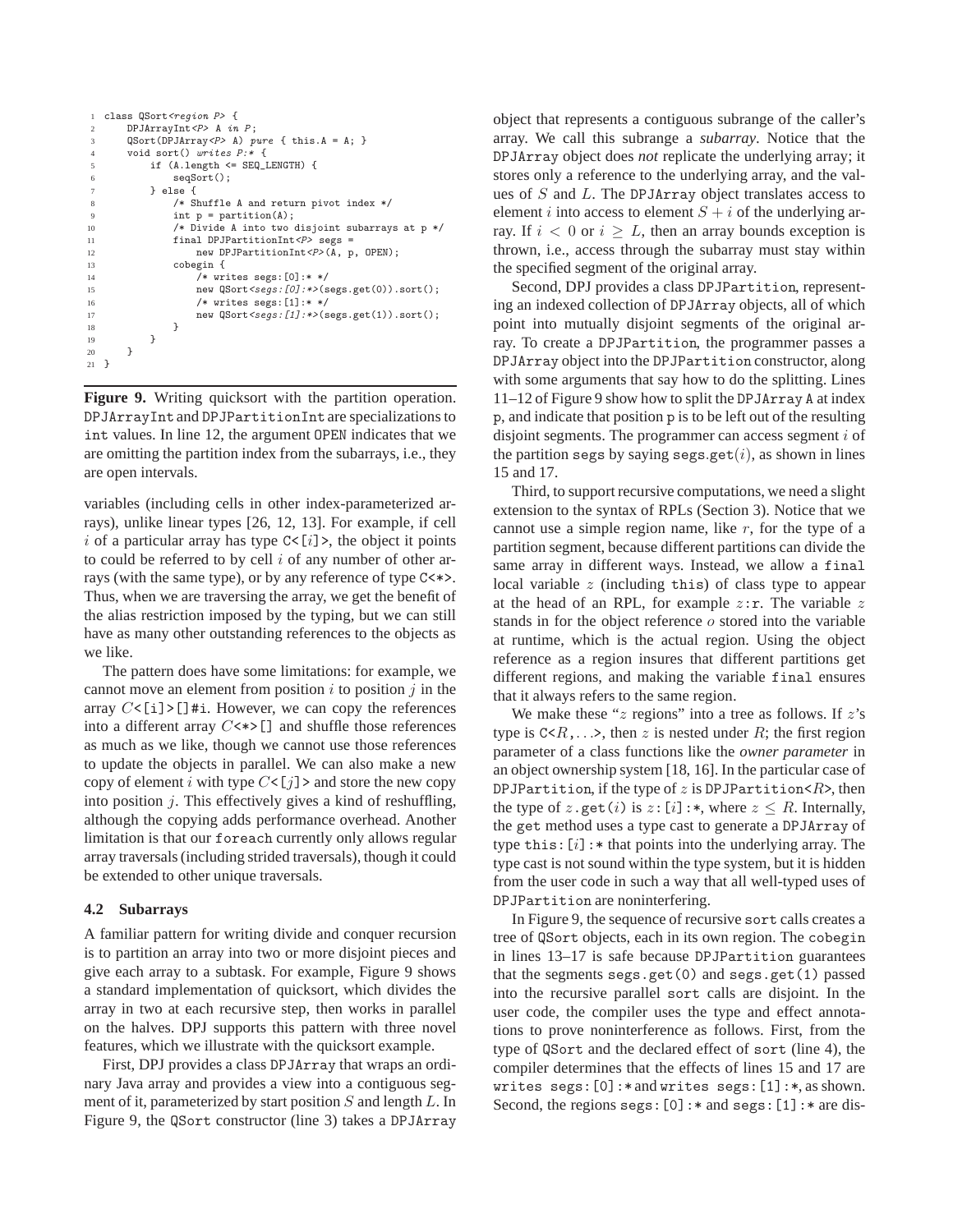joint, by a distinction from the left (Section 3.2). Finally, the effect writes P:\* in line 4 correctly summarizes the effects of sort, because lines 6 and 9 write P, lines 15 and 17 write under segs, and segs is under P, as explained above.

Notice that DPJPartition can create multiple references to overlapping data with different regions in the types. Thus, there is potential for unsoundness here if we are not careful. To make this work, we must do two things. First, if  $z_1$  and  $z_2$  represent different partitions of the same array, then  $z_1$  get(0) and  $z_2$  get(1) could overlap. Therefore, we must not treat them as disjoint. This is why we put  $*$  at the end of the type  $z: [i] : *$ of  $z.get(i)$ ; otherwise we could incorrectly distinguish  $z_1$ : [0] from  $z_2$ : [1], using a distinction from the right. Second, if z has type DPJPartition  $\langle R \rangle$ , then z.get(i) has type DPJArray $\langle z: [i] : \ast \rangle$  and points into a DPJArray $\langle R \rangle$ . Therefore, we must not treat  $z: [i] : *$  as disjoint from R. Here, we simply do not include this distinction in our type system. All we say is that  $z: [i]: * \leq R$ . See Section 6.3 and Appendix C.2 for further discussion of the disjointness rules in our type system.

## **5. Commutativity Annotations**

Sometimes to express parallelism we need to look at interference in terms of higher-level operations than read and write [29]. For example, insertions into a concurrent Set can go in parallel and preserve determinism even though the order of interfering reads and writes inside the Set implementation is nondeterministic. Another such example is computing connected components of a graph in parallel.

In DPJ, we address this problem by adding two features. First, classes may contain declarations of the form  $m$ commuteswith  $m'$ , where  $m$  and  $m'$  are method names, indicating that any pair of invocations of the named methods may be safely done in parallel, *regardless of the read and write effects of the methods*. See Figure 10(a). In effect, the commuteswith annotation says that (1) the two invocations are *atomic* with respect to each other, i.e., the result will be as if one occurred and then the other; and (2) either order of invocation produces the same result.

The commutativity property itself is not checked by the compiler; we must rely on other forms of checking (e.g., more complex program logic [52] or static analysis [42, 4]) to ensure that methods declared to be commutative are really commutative. In practice, we anticipate that commuteswith will be used mostly by library and framework code that is written by experienced programmers and extensively tested. Our effect system does guarantee deterministic results for an application using a commutative operation, assuming that the operation declared commutative is indeed commutative.

Second, our effect system provides a novel *invocation effect* of the form invokes  $m$  with  $E$ . This effect records that an invocation of method  $m$  occurred with underlying effects E. The type system needs this information to represent and

```
1 class IntSet<region P> {
2 void add(int x) writes P \{ \ldots \}3 add commuteswith add;
4 - 3
```
**(a) Declaration of** IntSet **class with commutative method** add

```
1 IntSet<R> set = new IntSet<R>();
2 foreach (int i in 0, N)
      /* invokes IntSet.add with writes R */
      set.add(A[i]);
```
**(b) Using** commuteswith **for parallelism**

```
class Adder<region P> {
       void add(IntSet<P> set, int i)
         3 invokes IntSet.add with writes P {
           set.add(i);\mathcal{F}6 }
7 IntSet <R> set = new IntSet <R> <R);
  Adder < R adder = new Adder < R > ();
9 foreach (int i in 0, N)
10 /* invokes IntSet.add with writes R */
11 adder.add(set, A[i]);
```
**(c) Using** invokes **to summarize effects**

**Figure 10.** Illustration of commuteswith and invokes.

check effects soundly in the presence of commutativity annotations: for example, in line 4 of Fig. 10(b), the compiler needs to record that add was invoked there (so it can disregard the effects of other add invocations) *and* that the underlying effect of the method was writes R (so it can verify that there are no other interfering effects, e.g., reads or writes of R, in the invoking code).

When there are one or more intervening method calls between a foreach loop and a commutative operation, it may also be necessary for a method effect summary in the *program text* to specify that an invocation occurred inside the method. For example, in Figure 10(c), the add method is called through a wrapper object. We could have correctly specified the effect of Adder.add as writes P, but this would hide from the compiler the fact that Adder.add commutes with itself. Of course we could use commuteswith for Adder.add, but this is highly unsatisfactory: it just propagates the unchecked commutativity annotation out through the call chain in the application code. The solution is to specify the invocation effect invokes IntSet.add with writes P, as shown.

Notice that the programmer-specified invocation effect exposes an internal implementation detail (i.e., that a particular method was invoked) at a method interface. However, we believe that such exposure will be rare. In most cases, the effect invokes  $C.m$  with  $E$  will be conservatively summarized as  $E$  (Section 6.1 gives the formal rules for covering effects). The invocation effect will *only* be used for cases where a commutative method is invoked, and the commutativity information needs to be exposed to the caller. We believe these cases will generally be confined to high-level public API methods, such as Set.add in the example given in Figure 10.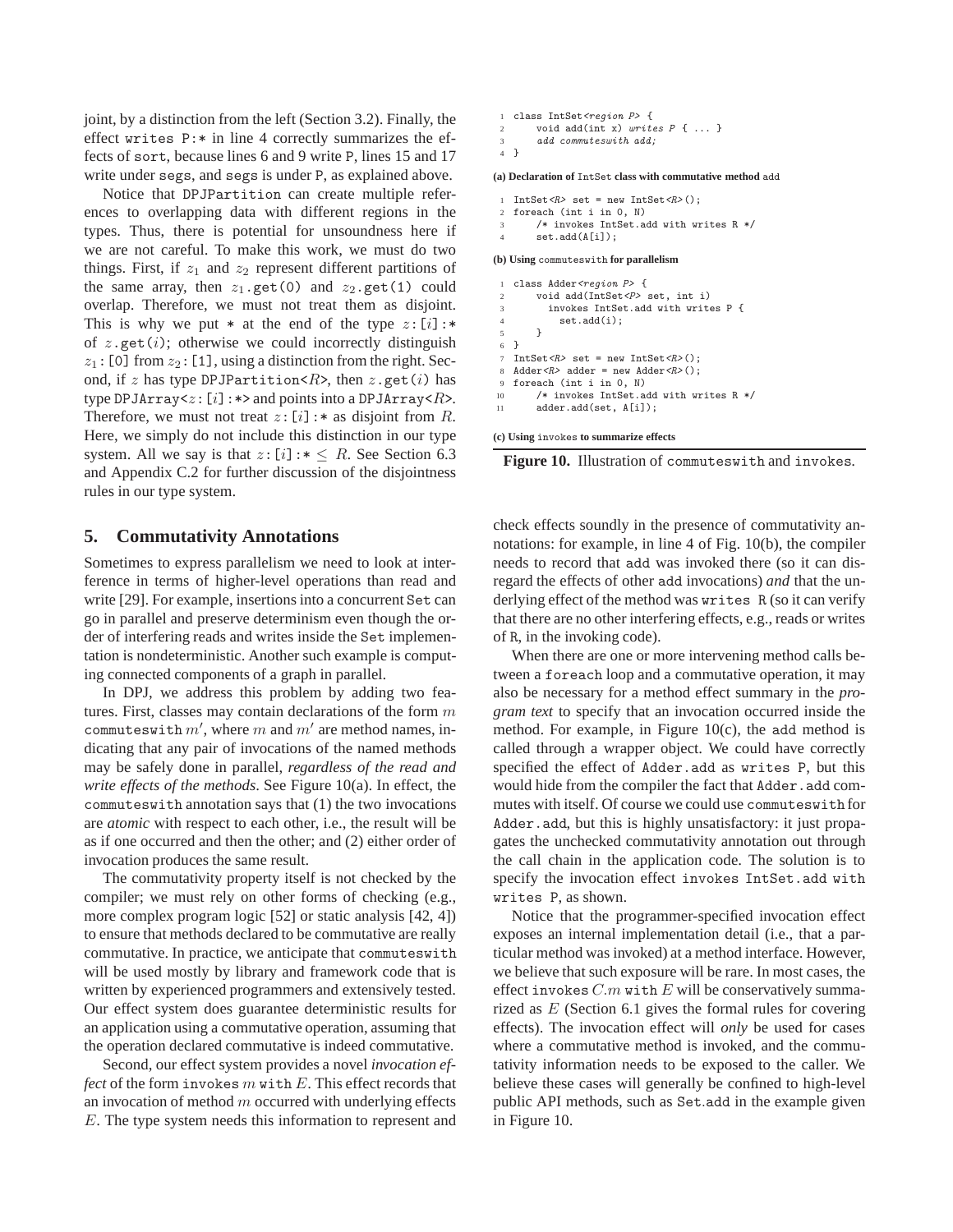| <b>Meaning</b>   | <b>Symbol</b>    | <b>Definition</b>                                                    |
|------------------|------------------|----------------------------------------------------------------------|
| Programs         | program          | $region^* class^* e$                                                 |
| Regions          | region           | region r                                                             |
| Classes          | class            | class $C < P > \{ \text{field}^* \text{ method}^* \text{ comm}^* \}$ |
| RPL <sub>S</sub> | $_{R}$           | Root $ P z R:r R:[i] R;*$                                            |
| Fields           | field            | $T f$ in $R_f$                                                       |
| <b>Types</b>     | T                | $C < R >  T  < R > \#i$                                              |
| Methods          | method           | $T m(T x) E\{e\}$                                                    |
| Effects          | E                | $\emptyset$   reads $R$   writes $R$                                 |
|                  |                  | invokes $C.m$ with $E \mid E \cup E$                                 |
| Expressions      | $\epsilon$       | let $x = e$ in $e$   this. $f = z$   this. $f$                       |
|                  |                  | $z[n] = z \mid z[n] \mid z.m(z) \mid z \mid$ new $C \le R$ >         |
|                  |                  | new $T[n] < R > \# i$                                                |
| Variables        | $\boldsymbol{z}$ | this $ x $                                                           |
| Commutativity    | comm             | $m$ commuteswith $m$                                                 |
|                  |                  |                                                                      |

**Figure 11.** Core DPJ syntax.  $C, P, f, m, x, r$ , and i are identifiers, and n is a natural number.  $R_f$  denotes a fully specified RPL (i.e., containing no ∗).

# **6. The Core DPJ Type System**

We have formalized a subset of DPJ, called *Core DPJ*. To make the presentation more tractable and to focus attention on the important aspects of the language, we make the following simplifications:

- 1. We present a simple expression-based language, omitting more complicated aspects of the real language such as statements and control flow.
- 2. Our language has classes and objects, but no inheritance.
- 3. Region names r are declared at global scope, instead of at class scope. Every class has one region parameter, and every method has one formal parameter.
- 4. To avoid dealing with integer variables and expressions, we require that array indices are natural number literals.

Removing the first simplification adds complexity but raises no significant technical issues. Adding inheritance raises standard issues for formalizing an object-oriented language. We omit those here in order to focus on the novel aspects of our system, but we describe them in [10]. Removing simplifications 3 and 4 is mostly a matter of bookkeeping. To handle arrays in the full language, we need to prove equivalence and non-equivalence of array index expressions, but this is a standard compiler capability.

We have chosen to make Core DPJ a sequential language, in order to focus on our mechanisms for expressing effects and noninterference. In Section 6.4, we discuss how to extend the formalism to model the cobegin and foreach constructs of DPJ.

## **6.1 Syntax and Static Semantics**

Figure 11 defines the syntax of Core DPJ. The syntax consists of the key elements described in the previous sections (RPLs, effects, and commutativity annotations) hung upon a toy language that is sufficient to illustrate the features yet reasonable to formalize. A program consists of a number of region declarations, a number of class declarations, and an expression to evaluate. Class definitions are similar to Java's, with the restrictions noted above.

#### **(a) Programs**

```
⊲ program Valid program ⊲ class Valid class definition
   ⊳Γ Valid environment Γ ⊳ field Valid field<br>Γ ⊳ method Valid method Γ ⊳ comm Valid com
                                                                        Valid commutativity annotation
(b) RPLs
          \Gamma \triangleright R Valid RPL \Gamma \triangleright R \leq R' R under R'<br>\Gamma \triangleright R \subseteq R' R included in R'R included in R(c) Types
               \Gamma \triangleright T Valid type \Gamma \triangleright T \leq T'' T a subtype of T'(d) Effects
             \Gamma \triangleright E Valid effect \Gamma \triangleright E \subseteq E'\angle E a subeffect of E'(e) Expressions
                       \Gamma \triangleright e : T, E \quad e has type T and effect E in \Gamma
```
Figure 12. Core DPJ type judgments. We extend the judgments to groups of things (e.g.,  $\Gamma \triangleright \text{field}^*$ ) in the obvious way.

We define the static semantics of Core DPJ with the judgments stated in Figure 12. The judgments are defined with respect to an environment  $\Gamma$ , where each element of  $\Gamma$ is one of the following:

- A binding  $z \mapsto T$  stating that variable z has type T. These elements come into scope when a new variable (let variable or formal parameter) is introduced.
- A constraint  $P \subseteq R$  stating that region parameter P is in scope and included in region  $R$ . These elements come into scope when we capture the type of a variable used for an invocation (see the discussion of expression typing judgments below).
- $\bullet$  An integer variable *i*. These elements come into scope when we are evaluating an array type or new array expression.

The formal rules for making the judgments are stated in full in Appendix A. Below we briefly discuss each of the five groups of judgments.

*Programs*. These judgments state that a program and its top-level components (classes, methods, etc.) are valid. Most rules just require that the component's components are valid in the surrounding environment. The rule for valid method definitions (METHOD) requires that the method body's type and effect are a subtype and subeffect of the return type and declared effect. These constraints ensure that we can use the method declaration to reason soundly about a method's return type and effect when we are typing method invocation expressions.

*RPLs*. These judgments define validity, nesting, and inclusion of RPLs. Most rules are a straightforward formal translation of the relations that we described informally in Section 3.2. The key rule states that if  $R$  is under  $R'$  in some environment, then R is included in  $R'$ :\* in that environment: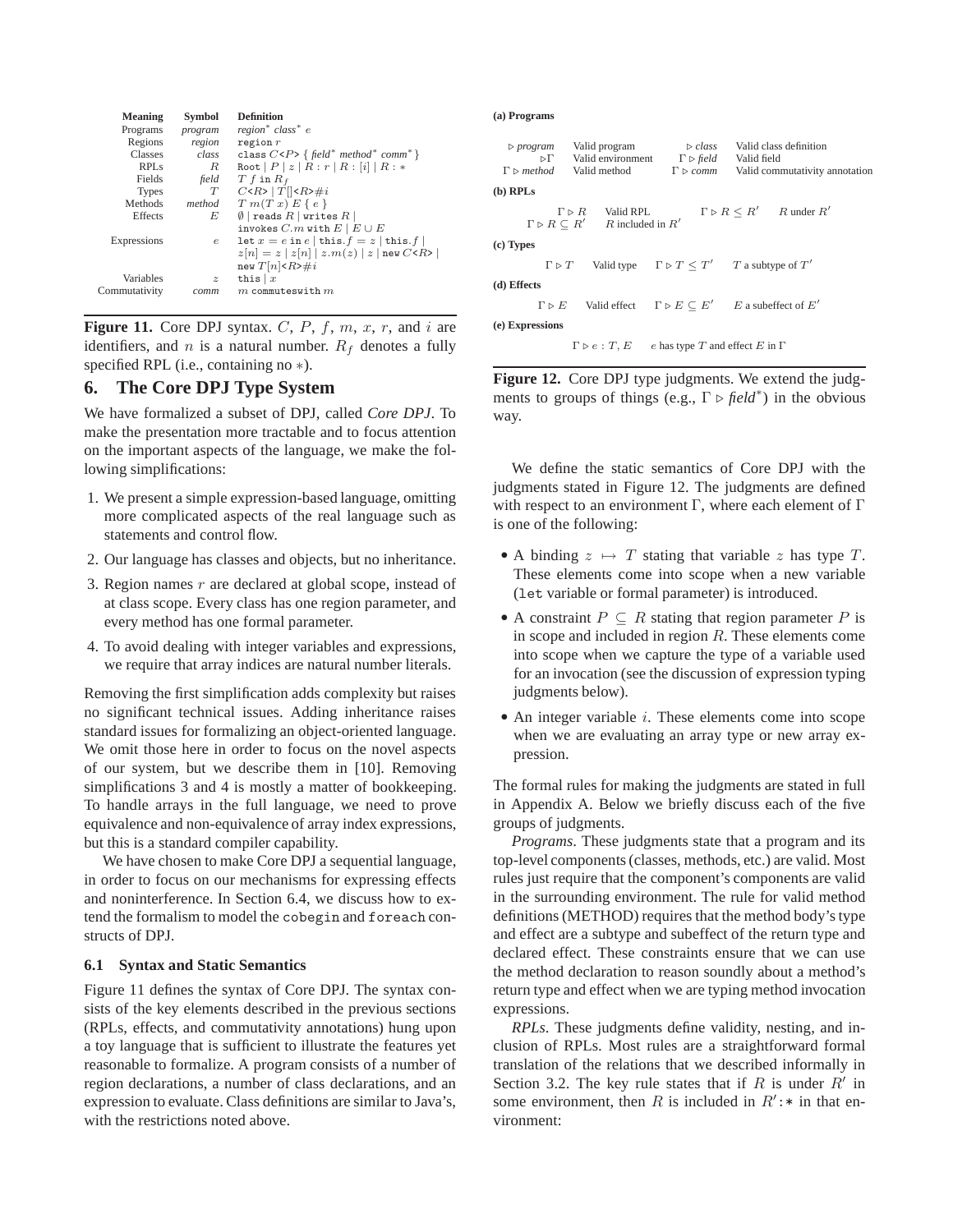(INCLUDE-STAR) 
$$
\frac{\Gamma \triangleright R \leq R'}{\Gamma \triangleright R \subseteq R':*}
$$

*Types*. These define when one type is a subtype of another. The class subtyping rule is just the formal statement of the rule we described informally in Section 3.3:

$$
\text{(SUBTYPE-CLASS)} \quad \frac{\Gamma \triangleright R \subseteq R'}{\Gamma \triangleright C \triangle R \geq C \triangle R' \geq}
$$

The array subtyping rule is similar:

(SUBTYPE-ARRAY) 
$$
\frac{\Gamma \cup \{i\} \triangleright R \subseteq R'[i' \leftarrow i] \quad T \equiv T'}{\Gamma \triangleright T[] \langle R \rangle \# i \leq T'[ \langle R' \rangle \# i']}
$$

Here  $\equiv$  means identity of element types up to the names of integer variables i. More flexible element subtyping is not possible without sacrificing soundness. We could allow unsound assignments and check for them at runtime (as Java does for class subtyping of array elements), but this would require that we retain the class region binding information at runtime.

*Effects*. These judgments define when an effect is valid, and when one effect is a subeffect of another. Intuitively, "E is a subeffect of  $E'$ " means that  $E'$  contains all the effects of  $E$ , i.e., we can use  $E'$  as a (possibly conservative) summary of E. The rules for reads, writes, and effect unions are standard [16, 33], but there are two new rules for invocation effects. First, if  $E'$  covers  $E$ , then an invocation of some method with  $E'$  covers an invocation of the same method with  $E$ :

(SE-INVOKES-1)  
\n
$$
\frac{\Gamma \triangleright E \subseteq E'}{\Gamma \triangleright \text{involes } C.m \text{ with } E \subseteq \text{involes } C.m \text{ with } E'}
$$

Second, we can conservatively summarize the effect invokes  $C.m$  with  $E$  as just  $E$ :

$$
\text{(SE-INVOKES-2)} \quad \frac{}{\Gamma \triangleright \text{involes }C.m \text{ with } E \subseteq E}
$$

*Expressions*. These judgments tell us how to compute the type and effect of an expression. They also ensure that the types of component expressions (for example at assignments and method parameter bindings) match in a way that guarantees soundness. The rules for field and array access and assignment, variable lookup, and new classes and arrays are straightforward. In the rule for  $\text{let } x = e \text{ in } e'$ , we type  $e$ , bind x to the type of  $e$ , and type  $e'$ . If x appears in the type or effect of  $e'$ , we replace it with  $R:$ \* to generate a type and effect for the whole expression that is valid in the outer scope.

In the rule for method invocation (INVOKE), we translate the type  $T_x$  of the method formal parameter to the current context by creating a fresh region parameter P included in the region  $R$  of  $z$ 's type. This technique is similar to how Java handles the capture of a generic wildcard. Note that simply substituting R for param(C) in translating  $T_x$  would not be sound; see [10] for an explanation and an example.

| Meaning      | Symbol | <b>Definition</b>                                |
|--------------|--------|--------------------------------------------------|
| <b>RPLs</b>  | dR     | Root $ o  dR : r   dR : [i]   dR : [n]   dR : *$ |
| <b>Types</b> | dT     | $C \leq dR$                                      |
| Effects      | dE     | $\emptyset$   reads $dR$   writes $dR$           |
|              |        | invokes C.m with $dE \mid dE \cup dE$            |

**Figure 13.** Dynamic syntax of Core DPJ.  $dR_f$  denotes a fully-specified dynamic RPL (i.e., containing no ∗).

We also check that the actual argument type is a subtype of the declared formal parameter type, and we report the invocation of the method with its declared effect.

#### **6.2 Dynamic Semantics**

The syntax for entities appearing in the dynamic semantics is shown in Figure 13. At runtime, we have dynamic regions  $(dR)$ , dynamic types  $(dT)$  and dynamic effects  $(dE)$ , corresponding to static regions  $(R)$ , types  $(T)$  and effects  $(E)$ respectively. Dynamic regions and effects are not recorded in a real execution, but here we thread them through the execution state so we can formulate and prove soundness results [16]. We also have object references o, which are the actual values computed during the execution.

The dynamic execution state consists of  $(1)$  a heap  $H$ , which is a function taking values to objects; and (2) a dynamic environment *d*Γ, which is a set of elements of the form  $z \mapsto o$  (variable z is bound to value o) or  $P \mapsto dR$ (region parameter P is bound to region *d*R). *d*Γ defines a natural substitution on RPLs, where we replace the variables with values and the region parameters with regions as specified in the environment. We denote this substitution on RPL R as  $d\Gamma(R)$ , and we extend this notation to types and effects in the obvious way. Notice that we get the syntax of Figure 13 by applying the substitution *d*Γ to the syntax of Figure 11.

An object is a partial function taking field names to object references. If the function is undefined on all field names, then we say it is a *null object*. We use null objects because we need to track the actual types of null references to establish soundness. Since the actual implementation does not need to do this tracking, it can just use the single value null. Every object reference  $o \in Dom(H)$  has a type, determined when the object is created, and we write  $H \triangleright o : dT$  to mean that the reference  $o$  has type  $dT$  with respect to heap  $H$ .

We write the evaluation rules in large-step semantics notation, using the following evaluation function:

$$
(e, d\Gamma, H) \to (o, H', dE),
$$

where e is an expression to evaluate, *d*Γ and H give the dynamic context for evaluation, o is the result of the evaluation,  $H'$  is the updated heap, and  $dE$  represents the effects of the evaluation. A program evaluates to reference o with heap  $H$  and effect  $dE$  if its main expression is  $e$  and  $(e, \emptyset, \emptyset) \rightarrow (o, H, dE).$ 

Section B of the Appendix states the rules for program evaluation. The rules are standard for an imperative language, except that we record read effects in DYN-FIELD-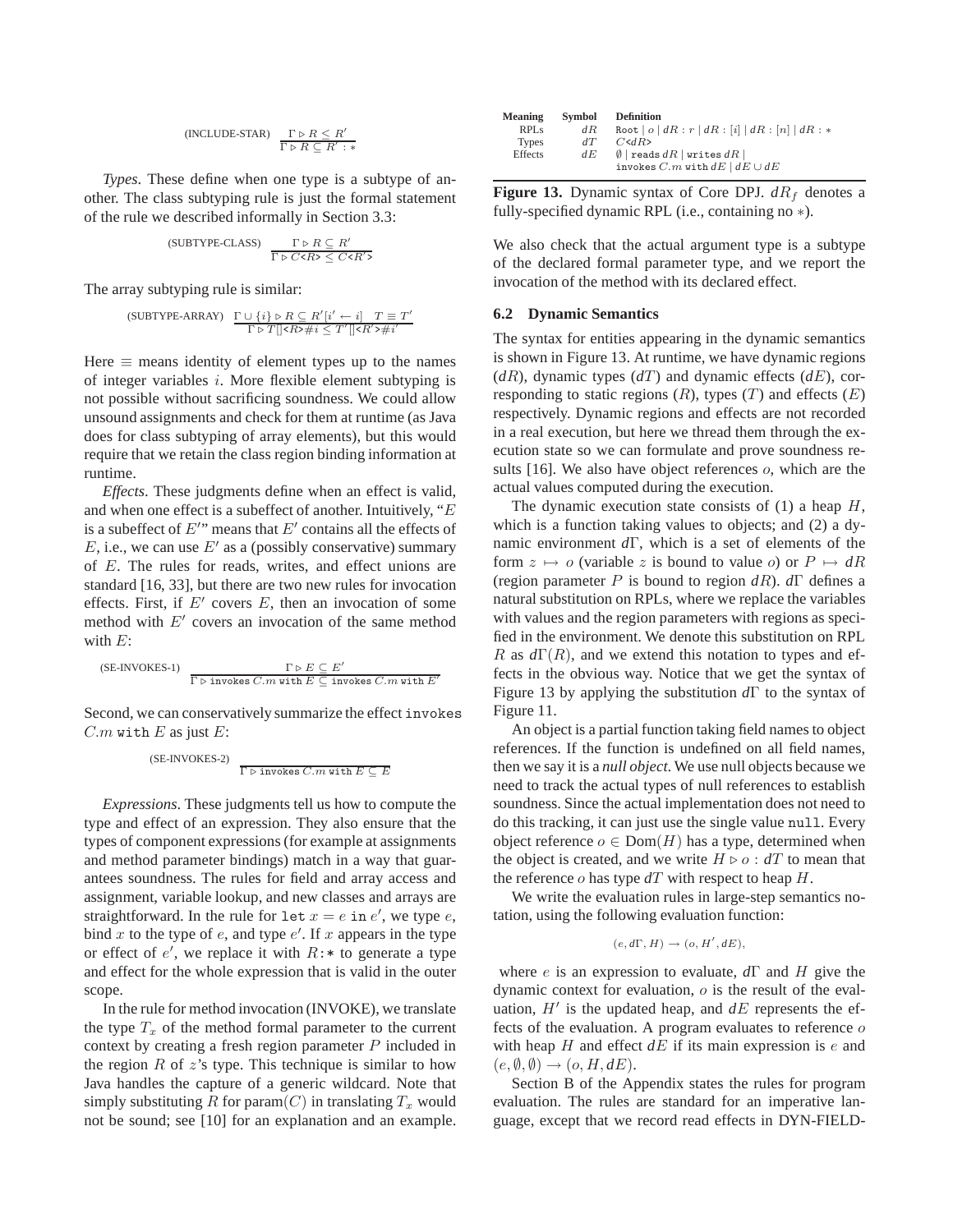ACCESS and DYN-ARRAY-ACCESS and write effects in DYN-FIELD-ASSIGN and DYN-ARRAY-ASSIGN. Rules DYN-LET and DYN-INVOKE accumulate the effects of the component expressions. Note that when we evaluate new T we eliminate any  $*$  from T in the dynamic type of the new reference, e.g., new  $C$ <Root: \*> is the same as new C<Root>; this rule ensures that all object fields are allocated in fully specified regions. This rule is sound for the same reason that assigning  $C$ <Root> to a variable of type  $C$ <Root: \*> is sound.

## **6.3 Soundness**

Our key soundness result is that we can define and check a static property of noninterference of effect between expressions in the language, such that static noninterference implies dynamic noninterference. Appendix C states the major steps of the proof in formal terms. We divide the steps into three groups: type and effect preservation (Section C.1), disjointness (Section C.2), and noninterference of effect (Section C.3).We provide further explanation and a full proof in our technical report [10].

*Type and effect preservation.* In Section C.1, we assert some preliminary definitions and the preservation result. A dynamic environment *d*Γ is valid (**Definition 1**) if the types and RPLs appearing on the right of its bindings are valid, and it is internally consistent. A heap H is valid (**Definition 2**) if the reference stored in every object field or array cell of H is consistent with the declared type of the field or cell, translated to *d*Γ. A dynamic environment *d*Γ *instantiates* a static environment Γ (**Definition 3**) if the bindings to variables in *d*Γ are consistent with the bindings to the corresponding variables in Γ, after translation to *d*Γ.

**Theorem 1** establishes that we can use the static types and effects (Section 6.1) to reason soundly about dynamic types and effects (Section 6.2). It states that if we type an expression  $e$  in environment Γ, and we evaluate  $e$  in dynamic environment *d*Γ, where *d*Γ instantiates Γ, then (a) the evaluation takes a valid heap to a valid heap; (b) the static type of e bounds the dynamic type of the value o that results from the evaluation; and  $(c)$  the static effect of  $e$  bounds the dynamic effect that results from the evaluation.

*Disjoint RPLs*. In Section C.2, we formally define a disjointness relation on pairs of RPLs ( $\Gamma \triangleright R \# R'$ ). The relation formalizes distinctions from the left and right, as discussed informally in Section 3.2. **Definition 4** formally expresses how to interpret a dynamic RPL as a set of fully-specified RPLs (i.e., regions). **Definition 5** shows how to associate every object field and array cell with a region of the heap. **Proposition 1** states that disjoint RPLs imply disjoint sets of fully specified regions, i.e., disjoint sets of locations. **Proposition 2** states that at runtime, disjoint fully-specified regions imply disjoint locations.

*Noninterference.* In Section C.3, we formally define a noninterference relation on pairs of static effects ( $\Gamma \triangleright$  $E \# E'$ ). The rules express four basic facts: (1) reads commute with reads; (2) writes commute with reads or writes if the regions are disjoint; (3) invocations commute with other effects if the underlying effects are disjoint; and (4) two invocations commute if the methods are declared to commute, regardless of interference between the underlying effects.

**Theorem 2** expresses the main soundness property of Core DPJ, which is that the execution order of noninterfering expressions does not matter. It states that in a well-typed program, if e and  $e'$  are expressions with types  $T$  and  $T'$ and effects  $E$  and  $E'$ , and  $E$  and  $E'$  are noninterfering, then either order of evaluating  $e$  and  $e'$  produces the same values  $o$  and  $o'$ , the same effects  $dE$  and  $dE'$ , and the same final heap H.

The claim is true for dynamic effects from the commutativity of reads, the disjointness results of Section C.2, and the assumed correctness of the commutativity specifications for methods. The claim is true for static effects by the type and effect preservation property above. See [10] for the formal proof.

#### **6.4 Deterministic Parallelism**

As discussed in Sections 2 and 4, the actual DPJ language includes foreach for parallel loops and cobegin for a block of parallel statements. We briefly discuss how to extend the formalism to model these constructs.

We can easily simulate cobegin by adding a parallel composition operator  $e|e'$ , which says to execute e and  $e'$ in the same environment, in an unspecified order, with an implicit join at the end of the execution. We can simulate foreach by allowing an induction variable  $i$  to appear in expressions inside the scope of a foreach, mapping  $i$  to  $n$ over the index range of the foreach, and evaluating all  $e_n$ in unspecified order. In both cases we can extend the static typing rules to say that for any pair of expressions  $e$  and  $e'$ as to which the order of execution is unspecified, then the effects of  $e$  and  $e'$  must be noninterfering.

It follows directly from Theorem 2 that parallel composition of noninterfering expressions produces the same result as sequential composition of those expressions. This guarantees determinism of execution regardless of the order of parallel execution. The formalization of this property is straightforward, and we omit it from our technical report.

## **7. Evaluation**

We have carried out a preliminary evaluation of the language and type system features presented in this paper. Our evaluation addressed the following questions:

- **Expressiveness.** Can the type system express important parallel algorithms on object-oriented data structures? When does it fail to capture parallelism and why?
- **Coverage.** Are each of the *new* features in the DPJ type system important to express one or more of these algorithms?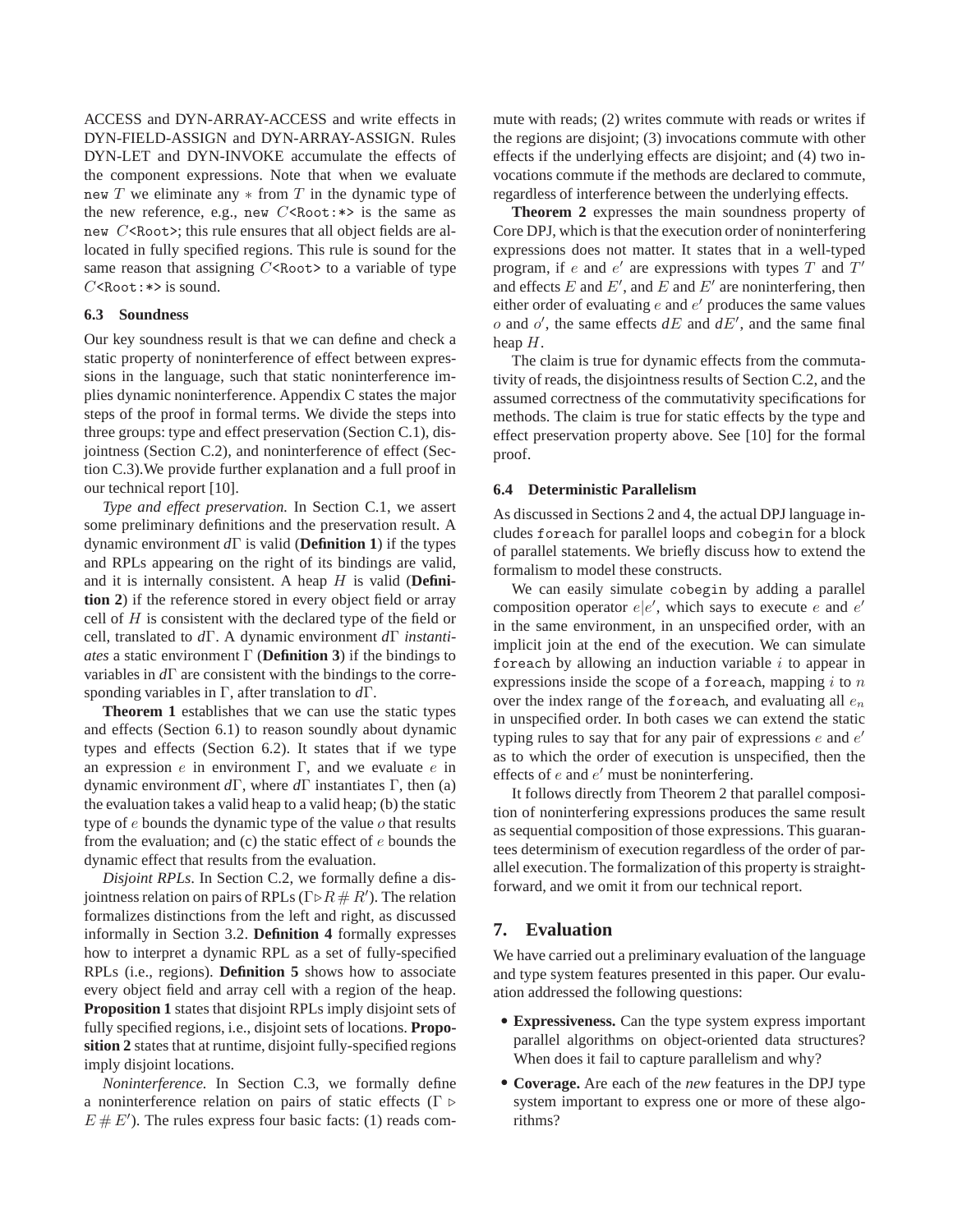• **Performance.** For each of the algorithms, what increase in performance is realized in practice? This is a quantitative measure of how much parallelism the type system can express for each algorithm (note that the runtime overheads introduced by DPJ are negligible).

To do the evaluation, we extended Sun's *javac* compiler so that it compiles DPJ into ordinary Java source. We built a runtime system for DPJ using the *ForkJoinTask* framework that will be added to the java.util.concurrent standard library in Java 1.7 [2]. *ForkJoinTask* supports dynamic scheduling of lightweight parallel tasks, using a workstealing scheduler similar to that in Cilk [8]. The DPJ compiler automatically translates foreach to a recursive computation that successively divides the iteration space, to a depth that is tunable by the programmer, and it translates a cobegin block into one task for every statement. Code using *ForkJoinTask* is compatible with Java threads so an existing multithreaded Java program can be incrementally ported to DPJ. Such code may still have some guarantees, e.g., the DPJ portions will be guaranteed deterministic if the explicitly threaded and DPJ portions are separate phases that do not run concurrently.

Using the DPJ compiler, we studied the following programs: Parallel merge sort, two codes from the Java Grande parallel benchmark suite (a Monte Carlo financial simulation and IDEA encryption), the force computation from the Barnes-Hut n-body simulation [45], k-means clustering from the STAMP benchmarks [34], and a tree-based collision detection algorithm from a large, real-world open source game engine called JMonkey (we refer to this algorithm as Collision Tree). For all the codes, we began with a sequential version and modified it to add the DPJ type annotations. The Java Grande benchmarks are explicitly parallel versions using Java threads (along with equivalent sequential versions), and we compared DPJ's performance against those. We also wrote and carefully tuned the Barnes-Hut force computation using Java threads as part of understanding performance issues in the code, so we could compare Java and DPJ for that one as well.

## **7.1 A Realistic Example**

We use the Barnes-Hut force computation to show how to write a realistic parallel program in DPJ. Figure 14 shows a simplified version of this code. The main simplification is that the Vector objects are immutable, with final fields (so there are no effects on these objects), whereas our actual implementation uses mutable objects. The class Node represents an abstract tree node containing a mass and position. The mass and position represent the actual mass and position of a body (at a leaf) or the center of mass of a subtree (at an inner node). The Node class has two subclasses: InnerNode, representing an inner node of the tree, and storing an array of children; and Body, representing the body data stored at the leaves, and storing a force. The Tree class stores the tree,

```
1 /* Abstract class for tree nodes */
2 abstract class Node<region R> {<br>3 region MP; /* Regi
                                      /* Region for mass and position */4 double mass in R:MP; /* Mass */
         Vector pos in R:MP; /* Position */
 6 }
 7
 8 /* Inner node of the tree */
   class InnerNode<region R> extends Node<R> {
10 region Children;
11 Node<R:*>[]<R:Children> children in R:Children;
12 }
13
14 /* Leaf node of the tree */
15 class Body<br><region R> extends Node<br><R>>\xi16 <br/> region Force; /* Region
16 region Force; /* Region for force */<br>17 Vector force in R: Force: /* Force on this body
         17 Vector force in R:Force; /* Force on this body */
18
19 /* Compute force of entire subtree on this body */<br>20 Metter computeForce(Mode (R: * > subtree)
         20 Vector computeForce(Node<R:*> subtree)
21 reads R:*:Children, R:*:MP { ... }
22 }
23
24 /* Barnes-Hut tree */
25 class Tree<region R> {<br>26 region Tree;
% region Tree; <br>
27 Node<R> root in R:Tree; <br>
27 Node<R> root in R:Tree; <br>
27 Node<R> root in R:Tree; <br>
27 Node<R> root in R:Tree; <br>
27 Node<R> root in R:Tree; <br>
27 Nodes, <br>
28 Nodes, <br>
28 Nodes, <br>
29 Nodes, <br>
29 Nodes, <br>

27 Node<R> root in R:Tree;<br>28 Bodv<R:[i]>[]<R:[i]>#i
         Body<R:[i]>[]<R:[i]>#i bodies in R:Tree; /* Leaves */
29
30 /* Compute forces on all bodies */
31 void computeForces() writes R:* {
32 foreach (int i in 0, bodies.length) {<br>33 /* reads R:Tree, R:*:Node.Children
                    /* reads R:Tree, R:*:Node.Children, R:[i],
34 R:*:Node.MP writes R:[i]:Node.Force */<br>35 bodies [i].force = bodies [i].computeForce
35 bodies[i].force = bodies[i].computeForce(root);
36 }<br>37 }
         \mathcal{F}38 }
```
**Figure 14.** Using DPJ to write the Barnes-Hut force computation.

together with an array of Body objects pointing to the leaves of the tree.

The method Tree.computeForces does the force computation by traversing the array of bodies and calling the method Body.computeForce on each one, to compute the force between the body this and subtree. If subtree is a body, or is sufficiently far away that it can be approximated as a point mass, then Body.computeForce computes and returns the pairwise interaction between the nodes. Otherwise, it recursively calls computeForce on the children of subtree, and accumulates the result.

We use a region parameter on the node classes to distinguish instances of these nodes. Class Tree uses the parameters to create an index-parameterized array of references to distinct body objects; the parallel loop in computeForces iterates over this array. This allows distinctions from the left for operations on bodies[i] (Section 3). We also use distinct region names within each class (in particular, for the force, masses and positions, and the children array) to enable distinctions from the right.

The key fact is that, from the effect summary in line 21 and the code in line 35, the compiler infers the effects shown in lines 33–34. Using distinctions from the left and right, the compiler can now prove that (1) the updates are distinct for distinct iterations of the foreach; and (2) all the updates are distinct from the reads. Notice also how the nested RPLs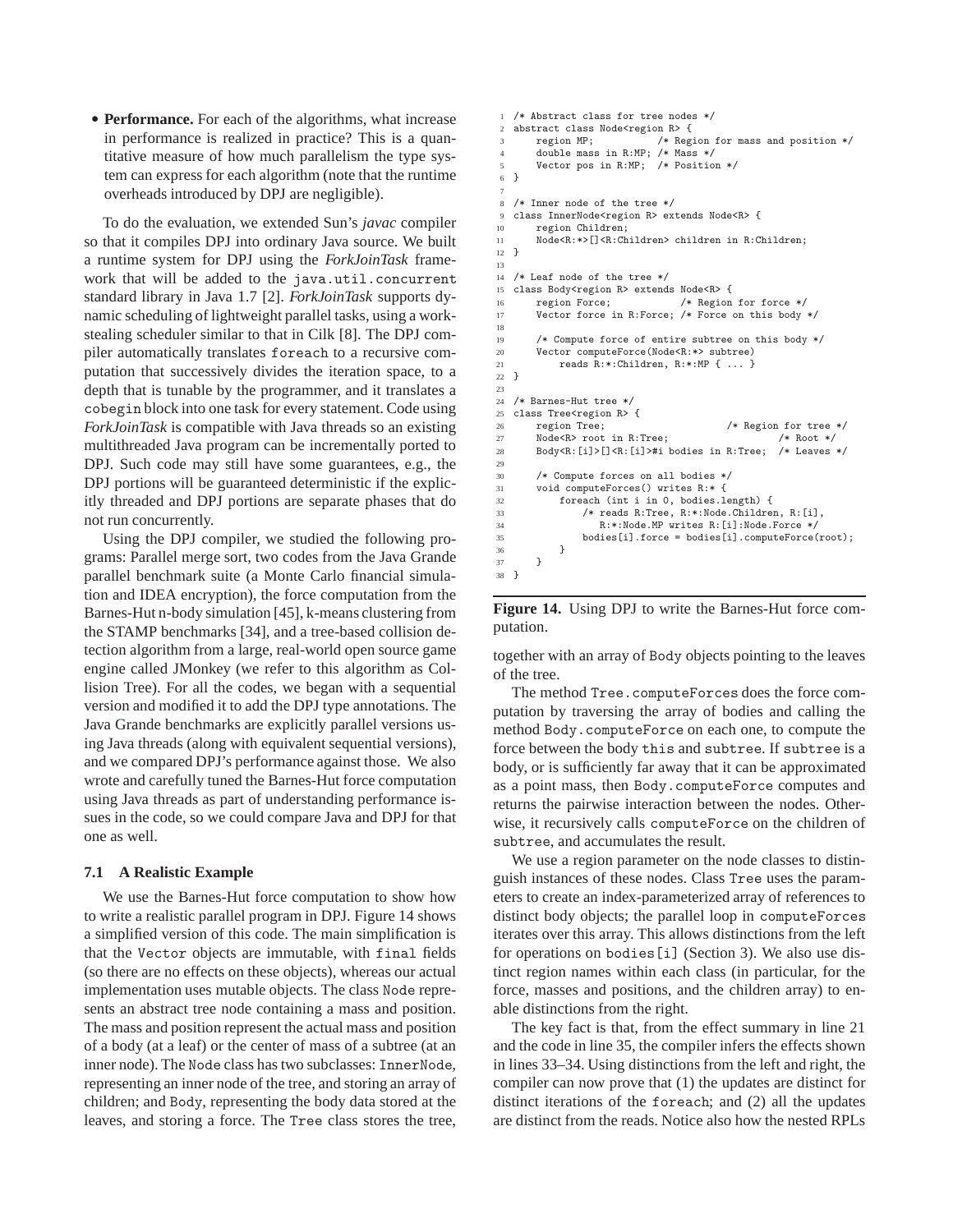allow us to describe the entire effect of computeForces as writes R:\*. That is, to the outside world, computeForces just writes under the region parameter of Tree. Thus with careful use of RPLs, we can enforce a kind of encapsulation of effects, which is important for modular software design.

#### **7.2 Expressiveness and Coverage**

We used DPJ to express *all* available parallelism (except for vector parallelism, which we do not consider here) for Merge Sort, Monte Carlo, IDEA, K-Means, and Collision Tree. For Barnes-Hut, the overall program includes four major phases in each time step: tree building; center-of-mass computation; force calculations; and position calculations. Expressing the force, center of mass, and position calculations is straightforward, but we studied only the force computation (the dominant part of the overall computation) for this work. DPJ can also express the tree-building phase, but we would have to use a divide-and-conquer approach, instead of inserting bodies from the root via "hand-over-hand locking," as in in [45].

Briefly, we parallelized each of the codes as follows. MergeSort uses subarrays (Section 4.2) to perform in-place parallel divide and conquer operations for both merge and sort, switching to sequential merge and sort for subproblems below a certain size. Monte Carlo uses index-parameterized arrays (Section 4.1) to generate an array of tasks and compute an array of results, followed by commutativity annotations (Section 5) to update to globally shared data inside a reduction loop. IDEA uses subarrays to divide the input array into disjoint pieces, then uses foreach to operate on each of the pieces. Section 7.1 describes our parallel Barnes-Hut force computation. Collision Tree recursively walks two trees, reading the trees and collecting a list of intersecting triangles. At each node, a separate triangle list is computed in parallel for each subtree, and then the lists are merged. Our implementation uses method-local regions to distinguish the writes to the left and right subtree lists. K-Means uses commutativity annotations to perform simultaneous reductions, one for each cluster. Table 1 summarizes the novel DPJ capabilities used for each code.

**Table 1.** Capabilities Used In The Benchmarks 1. Index-parameterized array; 2. Distinctions from the left; 3. Distinctions from the right; 4. Recursive subranges; 5. Commutativity annotations.

| <b>Benchmark</b>      |  |  |  |
|-----------------------|--|--|--|
| Merge Sort            |  |  |  |
| Monte Carlo           |  |  |  |
| <b>IDEA</b>           |  |  |  |
| Barnes-Hut            |  |  |  |
| <b>Collision Tree</b> |  |  |  |
| K Means               |  |  |  |

Our evaluation and experience showed some interesting limitations of the current language design. To achieve good cache performance in Barnes-Hut, the bodies must be reordered according to their proximity in space on each time step [45]. As discussed in Section 7.1, we use an index-

| <b>Num</b>                  | <b>Monte Carlo</b> |      |       | <b>IDEA</b> | <b>Barnes Hut</b> |       |  |
|-----------------------------|--------------------|------|-------|-------------|-------------------|-------|--|
| <b>Cores</b>                | DPJ                | Java | DPJ   | Java        | DPJ               | Java  |  |
| $\mathcal{D}_{\mathcal{A}}$ | 2.00               | 1.80 | 1.95  | 1.99        | 1.98              | 1.99  |  |
| 3                           | 2.82               | 2.50 | 2.88  | 2.97        | 2.96              | 2.94  |  |
| 4                           | 3.56               | 3.09 | 3.80  | 3.91        | 4.94              | 3.88  |  |
|                             | 5.53               | 4.65 | 6.40  | 6.70        | 6.79              | 7.56  |  |
| 12                          | 8.01               | 6.46 | 9.99  | 11.04       | 11.4              | 13.65 |  |
| 17                          | 10.02              | 7.18 | 12.70 | 14.90       | 15.3              | 19.04 |  |
| 22                          | 11.50              | 7.98 | 18.70 | 17.79       | 23.9              | 23.33 |  |

**Table 2.** Comparison of DPJ vs. Java threads performance for Monte Carlo, IDEA encryption, and Barnes Hut.

parameterized array to update the bodies in parallel. As discussed in Section 4.1, this requires that we copy each body with the new destination regions at the point of re-insertion. As future work, we believe we can ease this restriction by adding a mechanism for disjointness checking at runtime.

#### **7.3 Performance**

We measured the performance of each of the benchmarks on a Dell R900 multiprocessor running Red Hat Linux with 24 cores, comprising four six-core Xeon processors, and a total of 48GB of main memory. For each data point, we took the minimum of five runs on an idle machine.

We studied multiple inputs for each of the benchmarks and also experimented with different limits for recursive codes. We present results for the inputs and parameter values that show the best performance, since our main aim is to evaluate how well DPJ can express the parallelism in these codes. The sensitivity of the parallelism to input size and/or recursive limit parameters is a property of the algorithm and not a consequence of using DPJ.

Figure 15 presents the speedups of the six programs for  $p \in \{1, 2, 3, 4, 7, 12, 17, 22\}$  processors. All speedups are relative to an equivalent sequential version of the program, *with no DPJ or other multithreaded runtime overheads*. All six codes showed moderate to good scalability for all values of p. Barnes-Hut and Merge Sort showed near-ideal performance scalability, with Barnes-Hut showing a superlinear increase for  $p = 22$  due to cache effects.

Notably, as shown in Table 2, for the three codes where we have manually parallelized Java threads versions available, the DPJ versions achieved speedups close to (IDEA and Barnes Hut), or better than (Monte Carlo), the Java versions, for the same inputs on the same machines. We believe the Java threads codes are all reasonably well tuned; the two Java Grande benchmarks were tuned by the original authors and the Barnes Hut code was tuned by us. The manually parallelized Monte Carlo code exhibited a similar leveling off in speedup as the DPJ version did beyond about 7 cores because both have a significant sequential component that makes copies of a large array for each parallel task. Overall, in all three programs, DPJ is able to express the available parallelism as efficiently as a lower-level hand coded parallel programming model that provides no guarantees of determinism or even race-freedom.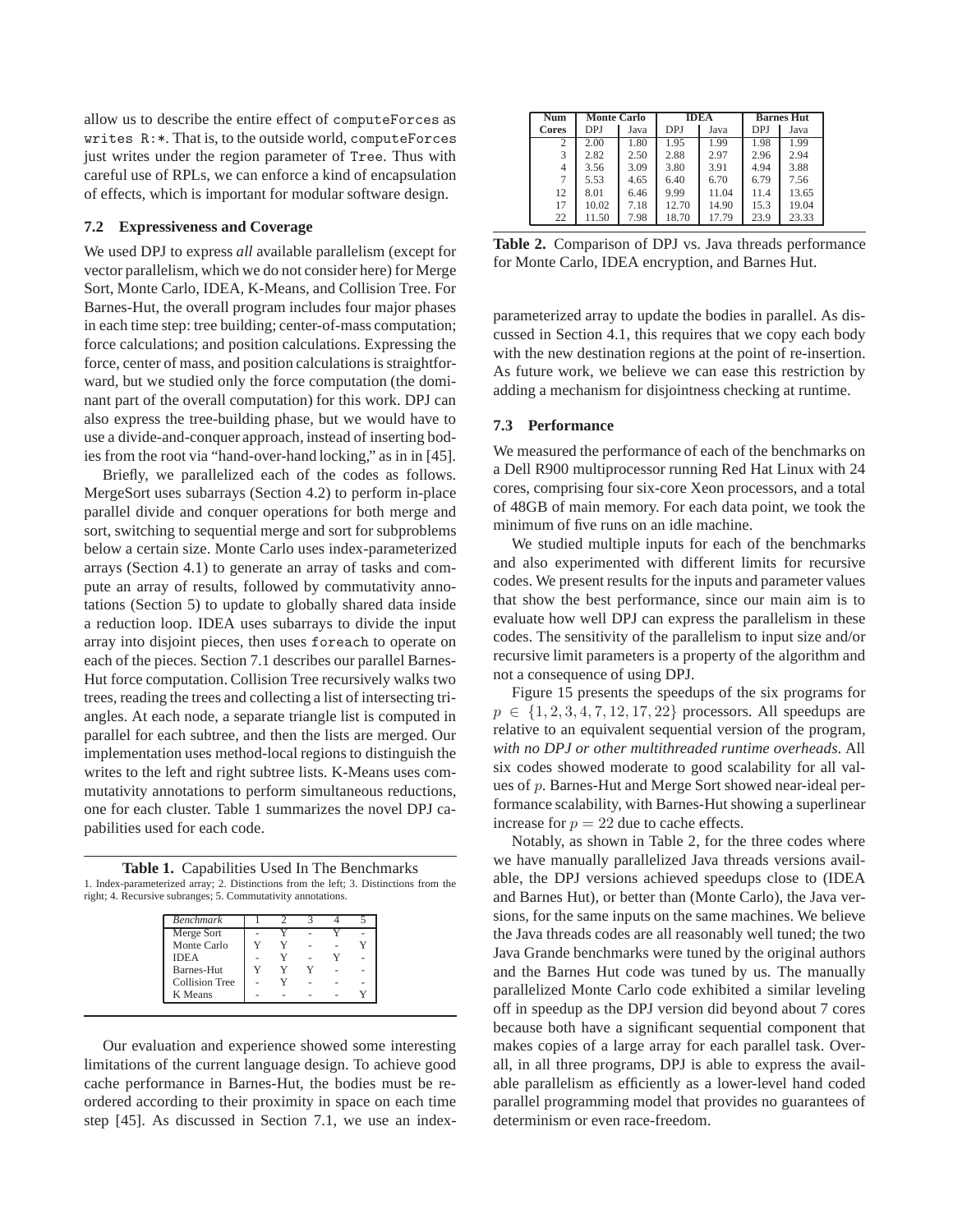

**Figure 15.** Speedups. Numbers in legend are input sizes.

Our experience so far has shown us that DPJ itself can be very efficient, even though both the compiler and runtime are preliminary. In particular (except for very small runtime costs for the dynamic partitioning mechanism for subarrays), our type system requires no runtime checks or speculation and therefore *adds negligible runtime overhead for achieving determinism*. On the other hand, it is possible that the type system may constrain algorithmic design choices. The limitation on reordering the array of bodies in Barnes-Hut, explained in Section 7.2, is one such example.

#### **7.4 Porting Effort**

Table 3 shows the number of source lines changed and the number of annotations, relative to the program size. Program size is given in non-blank, non-comment lines of source code, counted by *sloccount*. The next column shows how many LOC were changed when annotating. The last four columns show (1) the number of declarations using the region keyword (i.e., field regions, local regions, and region parameters); (2) the number of RPLs appearing as arguments to in, types, methods, and effect summaries; (3) the number of method effect summaries, counting reads and writes separately; and (4) the number of commutativity annotations. As the table shows, the fraction of lines of code changed was not large, averaging 10.7% of the original lines. Most of the changed lines were due to writing RPL arguments when instantiating types (represented in column four), followed by writing method effect summaries (column five).

More importantly, we believe that the overall effort of writing, testing, and debugging a program with *any* parallel programming model is dominated by the time required to understand the parallelism and sharing patterns (including aliases), and to debug the parallel code. The regions and effects in DPJ provide *concrete guidance to the programmer on how to reason about parallelism and sharing*. Once

|                   | <b>Total</b> | Annotated   | <b>Region</b> |             | <b>Effect</b>  |              |
|-------------------|--------------|-------------|---------------|-------------|----------------|--------------|
| Program           | <b>SLOC</b>  | <b>SLOC</b> | <b>Decls</b>  | <b>RPLs</b> | Summ.          | Comm.        |
| MergeSort         | 295          | 38 (12.9%)  | 15            | 41          | 7              | $\Omega$     |
| Monte Carlo       | 2877         | 220 (7.6%)  | 13            | 301         | 161            |              |
| <b>IDEA</b>       | 228          | 24 (10.5%)  | 8             | 22          | $\overline{c}$ | $\Omega$     |
| <b>Barnes-Hut</b> | 682          | 80 (11.7%)  | 25            | 123         | 38             | $\theta$     |
| CollisionTree     | 1032         | 233 (22.6%) | 82            | 408         | 58             | $\theta$     |
| K-means           | 501          | $5(1.0\%)$  | $\Omega$      | 3           | 3              |              |
| <b>Total</b>      | 5615         | 600(10.7%)  | 143           | 898         | 269            | $\mathbf{2}$ |

**Table 3.** Annotation counts for the case studies.

the programmer understands the sharing patterns, he or she explicitly documents them in the code through region and effect annotations, so other programmers can gain the benefit of his or her understanding.

Further, programming tools can alleviate the burden of writing annotations. We have developed an interactive porting tool, DPJIZER [49], that infers many of these annotations, using iterative constraint solving over the whole program. DPJIZER is implemented as an Eclipse plugin and correctly infers method effect summaries for a program that is already annotated with region information. We are currently extending DPJIZER to infer RPLs, assuming that the programmer declares the regions.

In addition, a good set of defaults can further reduce the amount of manually written annotations. For example, if the programmer does not annotate a class field, its default region could be the RPL *default-parameter*:*field-name*. This default distinguishes both instances of the same class and fields within a class. The programmer can override the defaults if she needs further refinements.

## **8. Related Work**

We group the related work into five broad categories: effect systems (not including ownership-based systems); ownership types (including ownership with effects); unique references; separation logic; and runtime checks.

**Effect Systems:** The seminal work on types and effects for concurrency is FX [33, 27], which adds a region-based type and effect system to a Scheme-like, implicitly parallel language. Leino et al. [30] and Greenhouse and Boyland [26] first added effects to an object-oriented language. None of these systems can represent arbitrarily nested structures or array partitioning, and they cannot specify arbitrarily large sets of regions. Also, the latter two systems rely on alias restrictions and/or supplementary alias analysis for soundness of effect, whereas DPJ does not.

**Ownership Types:** Some ownership-based type systems have been combined with effects to enable reasoning about noninterference. Both JOE [16, 46] and MOJO [14] have sophisticated effect systems that allow nested regions and effects. However, neither has the capabilities of DPJ's array partitioning and partially specified RPLs, which are crucial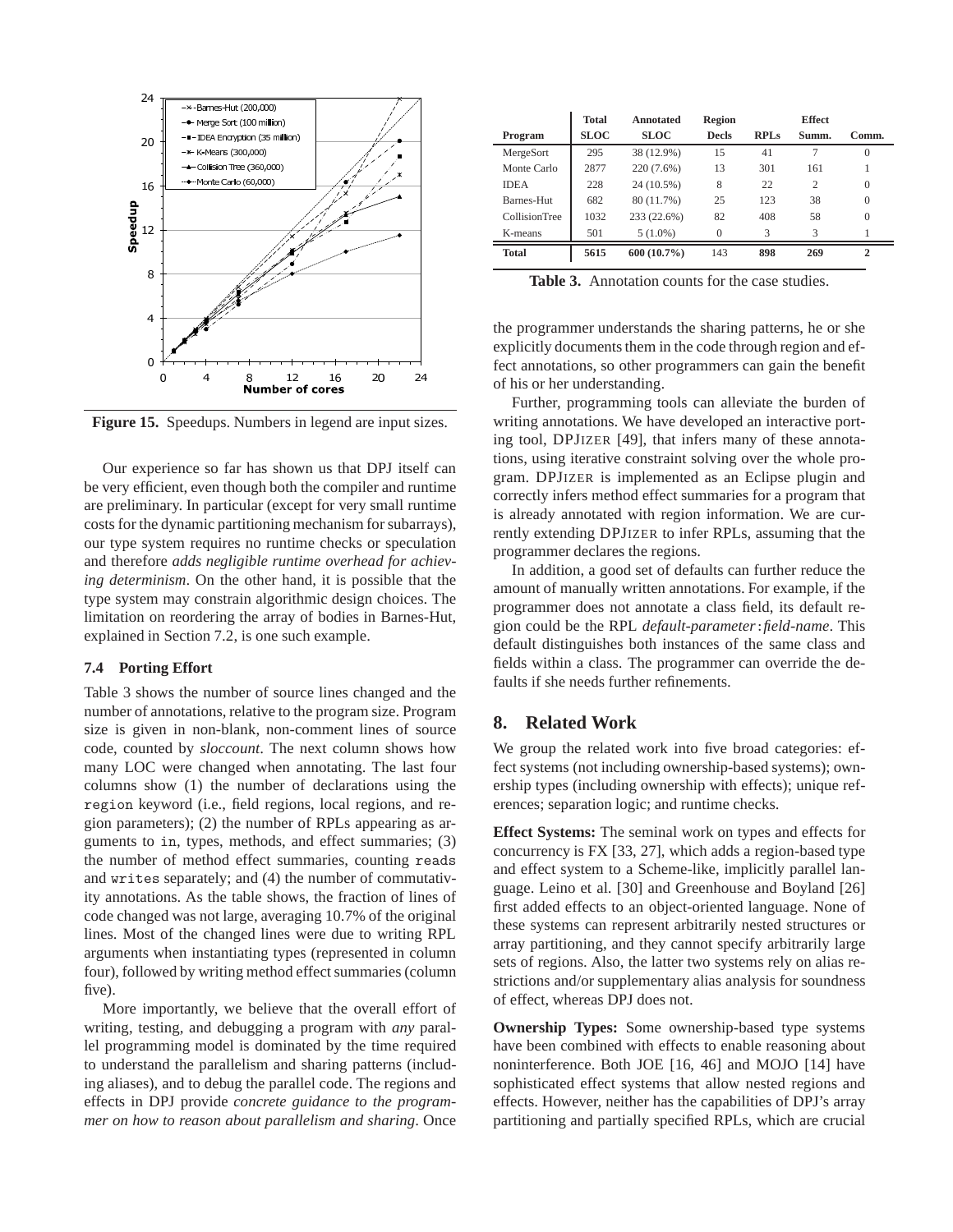to expressing the patterns addressed in this paper. JOE's under effect shape is similar to DPJ's ∗, but it cannot do the equivalent of our distinctions from the right. JOE allows slightly more precision than our rule LET when a type or effect uses a local variable that goes out of scope, but we have found that this precision is not necessary for expressing deterministic parallelism. MOJO has a wildcard region specifier ?, but it pertains to the orthogonal capability of *multiple ownership*, which allows objects to be placed in multiple regions. Leino's system also has this capability, but without arbitrary nesting.

Lu and Potter [32] show how to use effect constraints to break the owner dominates rule in limited ways while still retaining meaningful guarantees. The any context of [32] is identical to Root:  $*$  in our system, but we can make more fine-grained distinctions. For example, we can conclude that a pair of references stored in variables of type  $C < R_1$ : \*> and  $C < R_2$ : \*> can never alias, if  $R_1$ : \* and  $R_2$ : \* are disjoint.

Several researchers [11, 3, 28] have described effect systems for enforcing a locking discipline in nondeterministic programs, to prevent data races and deadlocks. Because they have different goals, these effect systems are very different from ours, e.g., they cannot express arrays or nested effects.

Finally, an important difference between DPJ and most ownership systems is that we allow *explicit region declarations*, like [33, 30, 26], whereas ownership systems generally couple region creation with object creation. We have found many cases where a new region is needed but a new object is not, so the ownership paradigm becomes awkward. Supporting field granularity effects also is difficult with ownership.

**Unique References:** Boyland [13] shows how to use alias restrictions to guarantee determinism for a simple language with pointers. Terauchi and Aiken [48] have extended this work with a type inference algorithm that simplifies the type annotations and elegantly expresses some simple patterns of determinism. Alias restrictions are a well-known alternative to effect annotations for reasoning about heap access, and in some cases they can complement effect annotations [26, 12]. However, alias restrictions severely limit the expressivity of an object-oriented language. It is not clear whether the techniques in [13, 48] could be applied to a robust objectoriented language. Clarke and Wrigstad's external uniqueness [17] is better suited to an object-oriented style, but it is not clear whether external uniqueness is useful for deterministic parallelism.

**Separation Logic:** Separation logic [40] (SL) is a potential alternative to effect systems for reasoning about shared resources. O'Hearn [35] and Gotsman et al. [25] use SL to check race freedom, though O'Hearn includes some simple proofs of noninterference. Parkinson [37] has extended C# with SL predicates to allow sound inference in the presence of inheritance. Raza et al. [39] show how to use separation logic together with shape analysis for automatic parallelization of a sequential program.

While SL is a promising approach, applying it to realistic programs poses two key issues. First, SL is a *low-level* specification language: it generally treats memory as a single array of words, on which notions of objects and linked data structures must be defined using SL predicates [40, 35]. Second, SL approaches generally *either* require heavyweight theorem proving and/or a relatively heavy programmer annotation burden [37] *or* are fully automated, and thereby limited by what the compiler can infer [25, 39].

In contrast, we chose to start from the extensive prior work on regions and effects, which is more mature than SL for OO languages. As noted in [40], type systems and SL systems have many common goals but have developed largely in parallel; as future research it would be useful to understand better the relationship between the two.

**Runtime Checks**: A number of systems enforce some form of disciplined parallelism via runtime checks. Jade [43] and Prometheus [5] use runtime checks to guarantee deterministic parallelism for programs that do not fail their checks. Jade also supports a simple form of commutativity annotation [41]. Multiphase Shared Arrays [20] and PPL1 [47] are similar in that they rely on runtime checks that may fail if determinism is violated. None of these systems checks nontrivial sharing patterns at compile time.

Speculative parallelism [7, 23, 51] can achieve determinism with minimal programmer annotations, compared to DPJ. However, speculation generally either incurs significant software overheads or requires special hardware [38, 31, 50]. Grace [7] reduces the overhead of software-only speculation by running threads as separate processes and using commodity memory protection hardware to detect conflicts at page granularity. However, Grace does not efficiently support essential sharing patterns such as (1) fine-grain access distinctions (e.g., distinguishing different fields of an object, as in Barnes-Hut); (2) dynamically scheduled finegrain tasks (e.g., *ForkJoinTask*); or (3) concurrent data structures, which are usually finely interleaved in memory. Further, unlike DPJ, a speculative solution does not document the parallelization strategy or show how the code must be rewritten to expose parallelism.

Kendo [36] and DMP [21] use runtime mechanisms to guarantee equivalence to some (arbitrary) serial interleaving of tasks; however, that interleaving is not necessarily obvious from the program text, as it is in DPJ. Further, Kendo's guarantee fails if the program contains data races, and DMP requires special hardware support. SharC [6] uses a combination of static and dynamic checks to enforce race freedom, but not necessarily deterministic semantics, in C programs.

Finally, a determinism checker [44, 22] instruments code to detect determinism violations at runtime. This approach is not viable for production runs because of the slowdowns caused by the instrumentation, and it is limited by the cover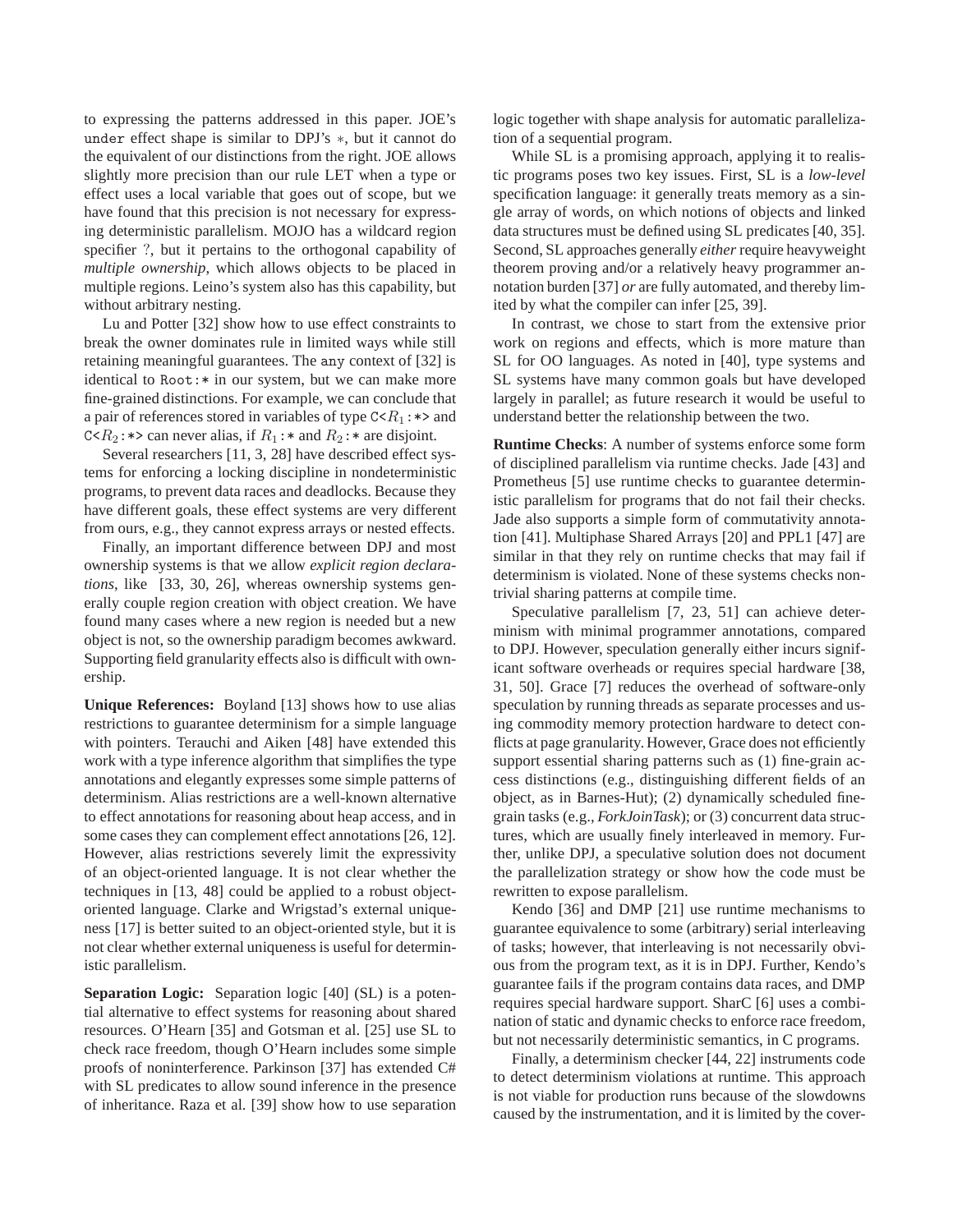age of the inputs used for the dynamic analysis. However, it is sound for the observed traces.

# **9. Conclusion**

We have described a novel type and effect system, together with a language called DPJ that uses the system to enforce deterministic semantics. Our experience shows that the new type system features are useful for writing a range of programs, achieving moderate to excellent speedups on a 24 processor system with guaranteed determinism.

Our future goals are to exploit region and effect annotations for optimizing memory hierarchy performance; to add runtime support for more flexible operationson indexparameterized arrays; to add support for object-oriented parallel frameworks; and to add support for explicitly nondeterministic algorithms.

## **Acknowledgments**

The following persons provided invaluable insight at various stages of this work: Ralph Johnson, Christopher Rodrigues, Marc Snir, Dan Grossman, Brad Chamberlain, John Brant, Rajesh Karmani, and Maurice Rabb.

## **References**

- [1] http://dpj.cs.uiuc.edu.
- [2] http://gee.cs.oswego.edu/dl/concurrency-interest.
- [3] M. Abadi, C. Flanagan, and S. N. Freund. Types for safe locking: Static race detection for Java. *TOPLAS*, 2006.
- [4] F. Aleen and N. Clark. Commutativity analysis for software parallelization: letting program transformations see the big picture. *ASPLOS*, 2009.
- [5] M. D. Allen, S. Sridharan, and G. S. Sohi. Serialization sets: A dynamic dependence-based parallel execution model. *PPOPP*, 2009.
- [6] Z. Anderson, D. Gay, R. Ennals, and E. Brewer. SharC: Checking data sharing strategies for multithreaded C. *PLDI*, 2008.
- [7] E. D. Berger, T. Yang, T. Liu, and G. Novark. Grace: Safe Multithreaded Programming for C/C++. *OOPSLA*, 2009.
- [8] R. D. Blumofe, C. F. Joerg, B. C. Kuszmaul, C. E. Leiserson, K. H. Randall, and Y. Zhou. Cilk: An efficient multithreaded runtime system. *PPOPP*, 1995.
- [9] R. Bocchino, V. Adve, S. Adve, and M. Snir. Parallel programming must be deterministic by default. *First USENIX Workshop on Hot Topics in Parallelism (HotPar)*, 2009.
- [10] R. L. Bocchino and V. S. Adve. Formal definition and proof of soundness for Core DPJ. Technical Report UIUCDCS-R-2008-2980, U. Illinois, 2008.
- [11] C. Boyapati, R. Lee, and M. Rinard. Ownership types for safe programming: Preventing data races and deadlocks. *OOPSLA*, 2002.
- [12] J. Boyland. The interdependence of effects and uniqueness. *Workshop on Formal Techs. for Java Programs*, 2001.
- [13] J. Boyland. Checking interference with fractional permissions. *SAS*, 2003.
- [14] N. R. Cameron, S. Drossopoulou, J. Noble, and M. J. Smith. Multiple ownership. *OOPSLA*, 2007.
- [15] P. Charles, C. Grothoff, V. Saraswat, C. Donawa, A. Kielstra, K. Ebcioglu, C. von Praun, and V. Sarkar. X10: An objectoriented approach to non-uniform cluster computing. *OOP-SLA*, 2005.
- [16] D. Clarke and S. Drossopoulou. Ownership, encapsulation and the disjointness of type and effect. *OOPSLA*, 2002.
- [17] D. Clarke and T. Wrigstad. External uniqueness is unique enough. *ECOOP*, 2003.
- [18] D. G. Clarke, J. M. Potter, and J. Noble. Ownership types for flexible alias protection. *OOPSLA*, 1998.
- [19] J. Dennis. Keynote address. *PPOPP*, 2009.
- [20] J. DeSouza and L. V. Kalé. MSA: Multiphase specifically shared arrays. *LCPC*, 2004.
- [21] J. Devietti, B. Lucia, L. Ceze, and M. Oskin. DMP: Deterministic Shared Memory Multiprocessing. *ASPLOS*, 2009.
- [22] M. Feng and C. E. Leiserson. Efficient detection of determinacy races in Cilk programs. *SPAA*, 1997.
- [23] C. Flanagan and M. Felleisen. The semantics of future and its use in program optimization. *POPL*, 1995.
- [24] R. Ghiya, D. Lavery, and D. Sehr. On the importance of points-to analysis and other memory disambiguation methods for C programs. *PLDI*, 2001.
- [25] A. Gotsman, J. Berdine, B. Cook, and M. Sagiv. Threadmodular shape analysis. *PLDI*, 2007.
- [26] A. Greenhouse and J. Boyland. An object-oriented effects system. *ECOOP*, 1999.
- [27] R. T. Hammel and D. K. Gifford. FX-87 performance measurements: Dataflow implementation. Technical Report MIT/LCS/TR-421, 1988.
- [28] B. Jacobs, F. Piessens, J. Smans, K. R. M. Leino, and W. Schulte. A programming model for concurrent objectoriented programs. *TOPLAS*, 2008.
- [29] M. Kulkarni, K. Pingali, B. Walter, G. Ramanarayanan, K. Bala, and L. P. Chew. Optimistic parallelism requires abstractions. *PLDI*, 2007.
- [30] K. R. M. Leino, A. Poetzsch-Heffter, and Y. Zhou. Using data groups to specify and check side effects. *PLDI*, 2002.
- [31] W. Liu, J. Tuck, L. Ceze, W. Ahn, K. Strauss, J. Renau, and J. Torrellas. POSH: a TLS compiler that exploits program structure. *PPOPP*, 2006.
- [32] Y. Lu and J. Potter. Protecting representation with effect encapsulation. *POPL*, 2006.
- [33] J. M. Lucassen and D. K. Gifford. Polymorphic effect systems. *POPL*, 1988.
- [34] C. C. Minh, J. Chung, C. Kozyrakis, and K. Olukotun. STAMP: Stanford transactional applications for multiprocessing. *IISWC*, 2008.
- [35] P. W. O'Hearn. Resources, concurrency, and local reasoning. *Theor. Comp. Sci.*, 2007.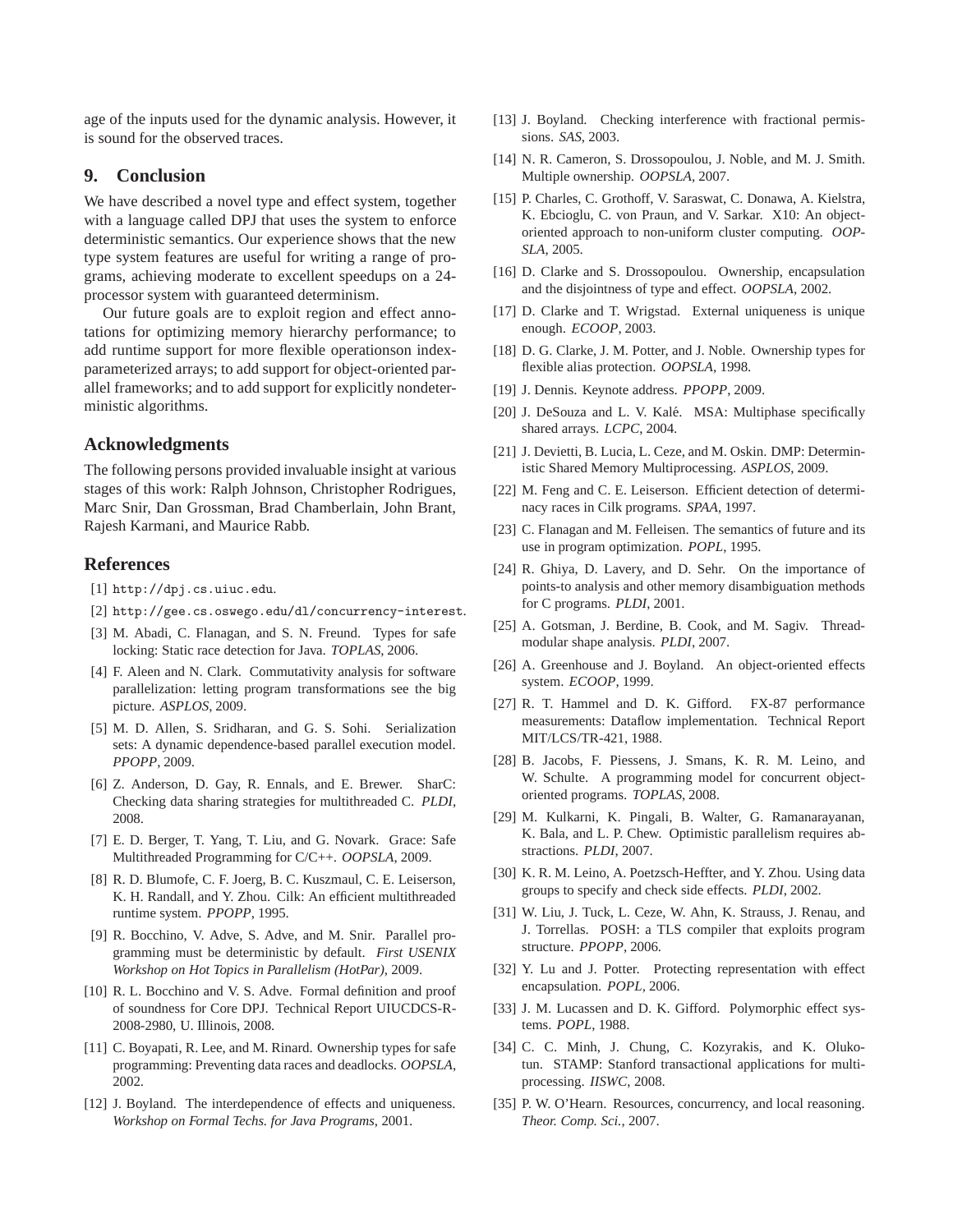- [36] M. Olszewski, J. Ansel, and S. Amarasinghe. Kendo: Efficient Deterministic Multithreading in Software. *ASPLOS*, 2009.
- [37] M. J. Parkinson and G. M. Bierman. Separation logic, abstraction and inheritance. *POPL*, 2008.
- [38] M. K. Prabhu and K. Olukotun. Using thread-level speculation to simplify manual parallelization. *PPOPP*, 2003.
- [39] M. Raza, C. Calcagno, and P. Gardner. Automatic parallelization with separation logic. *ESOP*, 2009.
- [40] J. C. Reynolds. Separation logic: A logic for shared mutable data structures. *Symp. on Logic in Comp. Sci.*, 2002.
- [41] M. C. Rinard. *The design, implementation and evaluation of Jade: A portable, implicitly parallel programming language*. PhD thesis, Stanford University, 1994.
- [42] M. C. Rinard and P. C. Diniz. Commutativity analysis: A new analysis technique for parallelizing compilers. *TOPLAS*, 1997.
- [43] M. C. Rinard and M. S. Lam. The design, implementation, and evaluation of Jade. *TOPLAS*, 1998.
- [44] C. Sadowski, S. N. Freund, and C. Flanagan. SingleTrack: A dynamic determinism checker for multithreaded programs. *ESOP*, 2009.
- [45] J. P. Singh, W.-D. Weber, and A. Gupta. SPLASH: Stanford parallel applications for shared-memory. Technical report, Stanford University, 1992.
- [46] M. Smith. Towards an effects system for ownership domains. *ECOOP*, 2005.
- [47] M. Snir. Parallel Programming Language 1 (PPL1), V0.9 Draft. Technical Report UIUCDCS-R-2006-2969, U. Illinois, 2006.
- [48] T. Terauchi and A. Aiken. A capability calculus for concurrency and determinism. *TOPLAS*, 2008.
- [49] M. Vakilian, D. Dig, R. Bocchino, J. Overbey, V. Adve, and R. Johnson. Inferring Method Effect Summaries for Nested Heap Regions. *ASE*, 2009. To appear.
- [50] C. von Praun, L. Ceze, and C. Cascaval. Implicit parallelism with ordered transactions. *PPOPP*, 2007.
- [51] A. Welc, S. Jagannathan, and A. Hosking. Safe futures for Java. *OOPSLA*, 2005.
- [52] K. Zee, V. Kuncak, and M. Rinard. Full functional verification of linked data structures. *PLDI*, 2008.

## **A. Static Semantics Rules**

We divide the static semantics in to five parts: rules for valid program elements (**Figure 16**), rules for validity, nesting, and inclusion of RPLs ( **Figure 17**), rules for valid types and subtypes (**Figure 18**), rules for valid effects and subeffects (**Figure 19**), and rules for typing expressions (**Figure 20**).

# **B. Dynamic Semantics Rules**

Figure 21 gives the rules for evaluating programs. If  $f$ :  $A \rightarrow B$  is a function, then  $f \cup \{x \mapsto y\}$  is the function  $f' : A \cup \{x\} \to B \cup \{y\}$  defined by  $f'(a) = f(a)$  if  $a \neq x$ and  $f'(x) = y$ . new(C) is the function taking each field of

class C with type T to a null reference of type  $d\Gamma(T)$ , and new(T[n]) is the function taking each index  $n' \in [0, n-1]$ to a null reference of type  $d\Gamma(T)[i \leftarrow n']$ .

The rules for dynamic RPLs, types, and effects are nearly identical to their static counterparts. Instead of writing out all the rules, we describe how to generate them via simple substitution from the rules given in Section A. For every rule given there except RPL-VAR, RPL-PARAM, UNDER-VAR, INCLUDE-PARAM, and INCLUDE-FULL, do the following: (1) append DYN- to the front of the name; (2) replace  $\Gamma$  with H and  $[i]$  with  $[n]$ ; and (3) replace R with  $dR$ , T with *d*T , and E with *d*E. For example, here are the rules for dynamic class subtyping, generated by the substitution above from the rule SUBTYPE-CLASS:

(DYN-SUBTYPE-CLASS) 
$$
\frac{H \triangleright dR \subseteq dR'}{H \triangleright C \triangleleft R \geq C \triangleleft R'}
$$

Then add the following rules:

(DYN-RPL-REF) 
$$
\frac{H \rhd o : dT}{H \rhd o} \qquad \text{(DYN-UNDER-REF)} \quad \frac{H \rhd o : C \rhd dR}{H \rhd o \leq dR}
$$
\n(DYN-TYPE-ARRAY) 
$$
\frac{H \rhd dT[i \leftarrow n]}{H \rhd dT[ \rhd dR \rhd \#i]}
$$

# **C. Soundness**

#### **C.1 Type and Effect Preservation**

**Definition 1** (Valid dynamic environments)**.** *A dynamic environment d* $\Gamma$  *is valid with respect to heap*  $H$  ( $H \triangleright d\Gamma$ ) *if the following hold: (1) for every binding*  $z \mapsto o \in d\Gamma$ ,  $H \triangleright o : dT$ ; (2) for every binding  $P \mapsto dR \in d\Gamma$ ,  $H \triangleright dR$ ; *and* (3) if this  $\mapsto$  o ∈ *d* $\Gamma$ *, then*  $H \triangleright o$  : C <*dR*>*>, and*  $param(C) \mapsto dR \in d\Gamma$ .

**Definition 2** (Valid heaps). A heap H is valid ( $\triangleright H$ ) if for *each*  $o \in Dom(H)$ *, one of the following holds:* 

- *1.* (*a*) *H*  $\vdash$  *o* : *C* <*dR> and* (*b*) *H* ⊳ *C* <*dR> and* (*c*) *for each field*  $T f$  in  $R_f \in def(C)$ *, if*  $H(o)(f)$  *is defined, then*  $H \triangleright H(o)(f) : dT$  *and*  $H \triangleright dT$  *and*  $H \triangleright dT \leq T[o \leftarrow$  $this$ [ $dR \leftarrow param(C)$ ]; or
- *2.* (*a*) *H* ⊳ *o* : *dT*  $\left|\frac{dR}{dt}\right|$  *≤dR>* $\neq i$  *and* (*b*) *H* ⊳ *dT*  $\left|\frac{dR}{dt}\right|$  *≤dR>* $\neq i$  *and (c)* if  $H$ (*o*)(*n*) *is defined, then*  $H$  ⊳  $H$ (*o*)(*n*) : *dT' and*  $H \triangleright dT$  and  $H \triangleright dT' \leq dT[i \leftarrow n].$

**Definition 3** (Instantiation of static environments)**.** *A dynamic environment d*Γ *instantiates a static environment* Γ  $(H \triangleright d\Gamma \leq \Gamma)$  *if*  $\triangleright \Gamma$ ,  $\triangleright H$ , and  $H \triangleright d\Gamma$ ; the same variables *appear in Dom*( $\Gamma$ ) *as in Dom*( $d\Gamma$ )*; and for each pair*  $z \mapsto$  $T \in \Gamma$  *and*  $z \mapsto o \in d\Gamma$ ,  $H \triangleright v : dT$  *and*  $H \triangleright dT \le d\Gamma(T)$ *.* 

**Theorem 1** (Preservation)**.** *For a well-typed program, if*  $\Gamma \triangleright e : T, E \text{ and } H \triangleright d\Gamma \leq \Gamma \text{ and } (e, d\Gamma, H) \rightarrow (o, H', dE),$ *then*  $(a) \triangleright H'$ ; and  $(b) H' \triangleright dT \le dT(T)$ , where  $H' \triangleright o : dT$ ; *and* (c)  $H' \triangleright dE$ *; and* (d)  $H' \triangleright dE \subseteq d\Gamma(E)$ *.*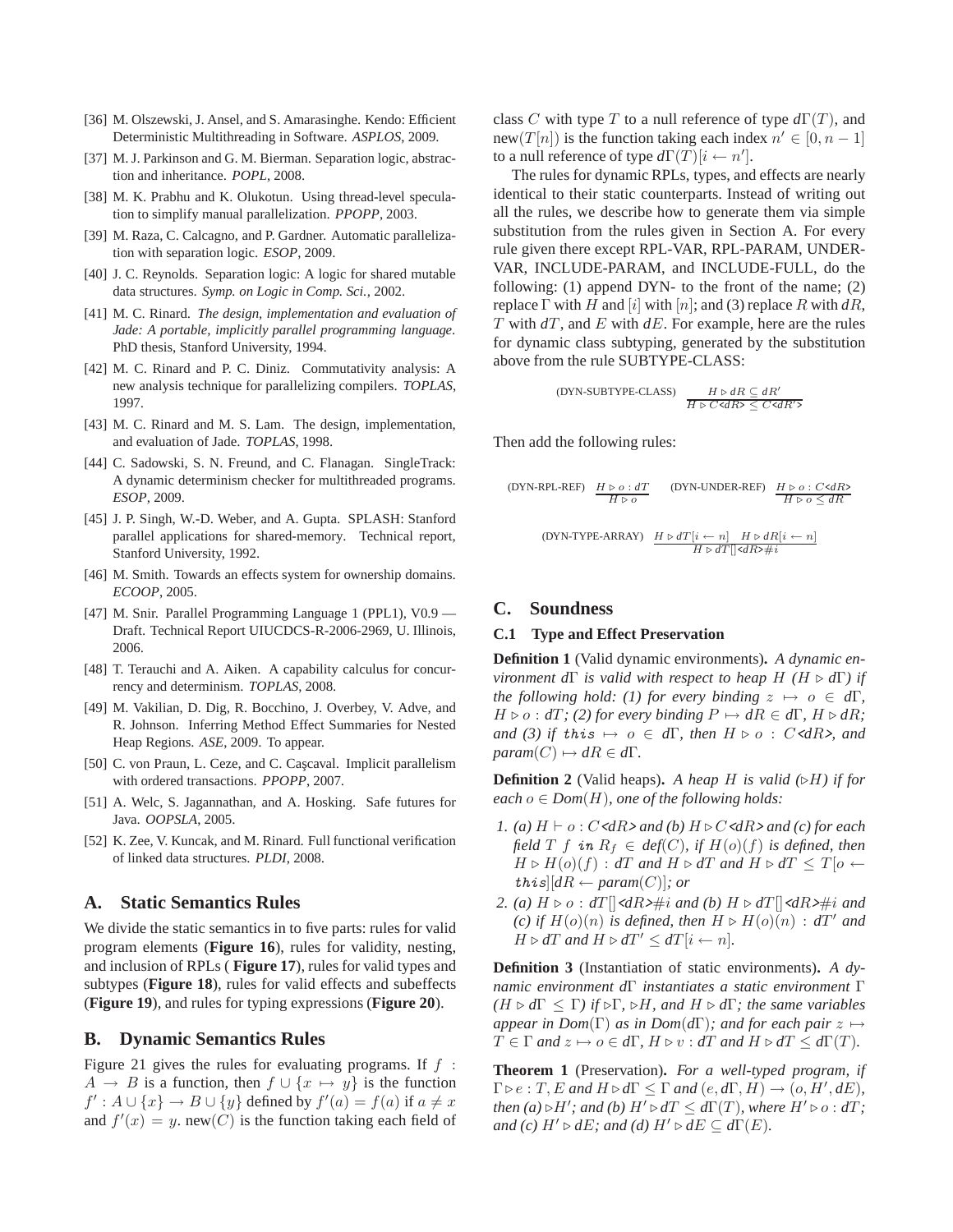$$
\begin{array}{ll}\n\text{(PROGRAM)} & \underline{\triangleright class}^* \quad \emptyset \triangleright e : T, E \\
\hline\n\text{Cclass}^* \quad e & \text{(CLASS)} \quad \{\text{this} \mapsto C < P > \} \cdot \text{field}^* \text{ method}^* \text{ comm}^* \\
\text{[END]} & \frac{\forall z \mapsto T \in \Gamma. \Gamma \triangleright T \quad \forall P \subseteq R \in \Gamma. \Gamma \triangleright R}{\sum \Gamma \text{Sparse} \times P} \text{ (HETHOD)} \\
\hline\n\text{[FELD]} & \frac{\Gamma \triangleright T \quad \Gamma \triangleright R}{\Gamma \triangleright T \quad f \text{ in } R} & \text{(METHOD)} \quad \frac{\Gamma \triangleright T_r, T_x, E \quad \Gamma' = \Gamma \cup \{x \mapsto T_x\} \quad \Gamma' \triangleright e : T', E' \quad \Gamma' \triangleright T' \leq T_r \quad \Gamma' \triangleright E' \subseteq E}{\Gamma \triangleright T_r \ m (T_x \ x) \ E \{e\}} \\
\hline\n\text{(COMM)} & \underline{\text{this} \mapsto C < P \triangleright \in \Gamma} \quad \exists \text{def}(C.m), \text{def}(C.m') \\
\hline\n\text{[D$ $m$ commutes with $m'$}\n\end{array}
$$

**Figure 16.** Rules for valid program elements. 
$$
def(C.m)
$$
 means the definition of method  $m$  in class  $C$ .

(RPL-ROM) 
$$
\frac{\text{(RPL-VAR)}}{\Gamma \triangleright \text{Root}} \xrightarrow{\text{(RPL-VAR)}} \frac{z \mapsto C \cdot R \cdot E \cdot \Gamma}{\Gamma \triangleright z} \xrightarrow{\text{(RPL-PARAM)}} \frac{\text{this} \mapsto C \cdot P \cdot E \cdot \Gamma \vee P \subseteq R \in \Gamma}{\Gamma \triangleright P} \xrightarrow{\text{(RPL-NAME)}} \frac{\Gamma \triangleright R \text{ region } r \in program}{\Gamma \triangleright R : r}
$$
\n(RPL-INDEX) 
$$
\frac{\Gamma \triangleright R}{\Gamma \triangleright R : [i]} \xrightarrow{\text{(RPL-STAR)}} \frac{\Gamma \triangleright R}{\Gamma \triangleright R : *} \xrightarrow{\text{(UNDER-ROOT)}} \frac{\Gamma \triangleright R}{\Gamma \triangleright R \leq \text{Root}} \xrightarrow{\text{(UNDER-VAR)}} \frac{z \mapsto C \cdot R \cdot E \cdot \Gamma}{\Gamma \triangleright z \leq R}
$$
\n(UNDER-NAME) 
$$
\frac{\Gamma \triangleright R \leq R'}{\Gamma \triangleright R : r \leq R'} \xrightarrow{\text{(UNDER-INDEX)}} \frac{\Gamma \triangleright R \leq R'}{\Gamma \triangleright R : [i] \leq R'} \xrightarrow{\text{(UNDER-STAR)}} \frac{\Gamma \triangleright R \leq R'}{\Gamma \triangleright R : k \leq R'} \xrightarrow{\text{(INCLIDE-INCE)}} \frac{\Gamma \triangleright R \leq R'}{\Gamma \triangleright R : k \leq R'} \xrightarrow{\text{(INCLIDE-STAR)}} \frac{\Gamma \triangleright R \leq R'}{\Gamma \triangleright R \leq R'} \frac{\text{(INCLIDE-STAR)}}{\Gamma \triangleright R \subseteq R'} \xrightarrow{\text{(NCLUDE-STAR)}} \frac{\Gamma \triangleright R \leq R'}{\Gamma \triangleright R \subseteq R' : *}
$$
\n(INCLUDE-PARAM) 
$$
\frac{P \subseteq R \in \Gamma}{\Gamma \triangleright P \subseteq R} \xrightarrow{\text{(NCLUDE-FLILL)}} \frac{\Gamma \triangleright R \subseteq R_1}{\Gamma \triangleright R_1 \subseteq R_2}
$$

**Figure 17.** Rules for valid RPLs, nesting of RPLs, and inclusion of RPLs. The nesting and inclusion relations are reflexive and transitive (obvious rules omitted).

$$
\begin{array}{ccc}\n\text{(TYPE-CLASS)} & \frac{\exists \text{def}(C) & \Gamma \vartriangleright R}{\Gamma \vartriangleright C \triangle R \times} & \text{(TYPE-ARRAY)} & \frac{\Gamma \cup \{i\} \vartriangleright T, R}{\Gamma \vartriangleright T [\triangle R \Rightarrow \# i]} \\
\text{(SUBTYPE-CLASS)} & & \frac{\Gamma \vartriangleright R \subseteq R'}{\Gamma \vartriangleright C \triangle R \times} & \text{(SUBTYPE-ARRAY)} & \frac{\Gamma \cup \{i\} \vartriangleright R \subseteq R'[i' \leftarrow i]}{\Gamma \vartriangleright T [\triangle R \Rightarrow \# i'} & T \equiv T' \\
\end{array}
$$

**Figure 18.** Rules for valid types and subtypes.  $\text{def}(C)$  means the definition of class  $C$ .  $T \equiv T'$  means that  $T$  and  $T'$  are identical up to the names of variables  $i$ .